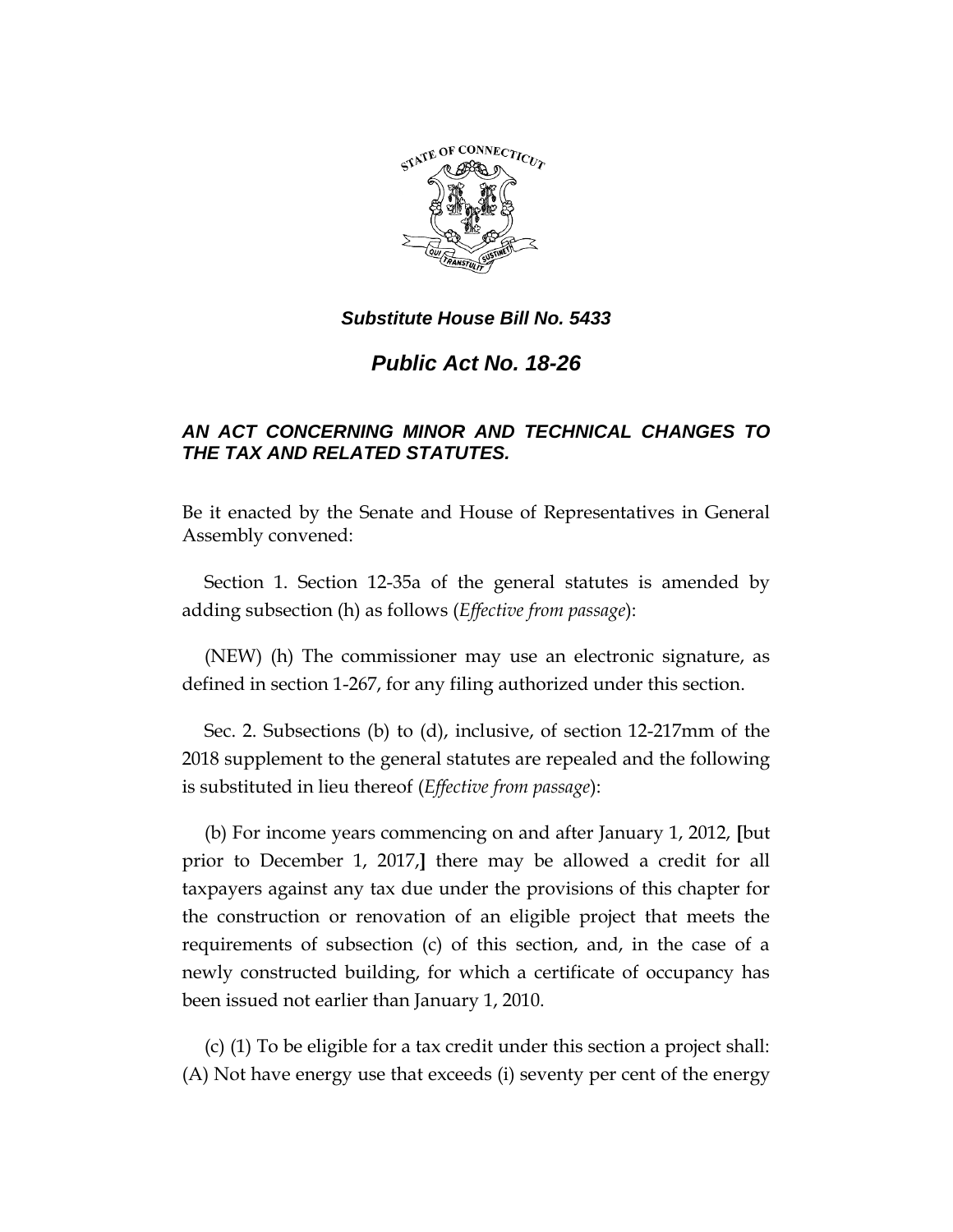use permitted by the state building code for new construction, or (ii) eighty per cent of the energy use permitted by the state energy code for renovation or rehabilitation of a building; and (B) use equipment and appliances that meet Energy Star standards, if applicable, including, but not limited to, refrigerators, dishwashers and washing machines.

(2) The credit shall be equivalent to a base credit as follows: (A) For new construction or major renovation of a building but not other site improvements certified by the LEED Green Building Rating System or other system determined by the Commissioner of Energy and Environmental Protection to be equivalent, (i) eight per cent of allowable costs for a gold rating or other rating determined by the Commissioner of Energy and Environmental Protection to be equivalent, and (ii) ten and one-half per cent of allowable costs for a platinum rating or other rating determined by the Commissioner of Energy and Environmental Protection to be equivalent; and (B) for core and shell or commercial interior projects, (i) five per cent of allowable costs for a gold rating or other rating determined by the Commissioner of Energy and Environmental Protection to be equivalent, and (ii) seven per cent of allowable costs for a platinum rating or other rating determined by the Commissioner of Energy and Environmental Protection to be equivalent. There shall be added to the base credit one-half of one per cent of allowable costs for a development project that is (I) a mixed-use development, (II) located in a brownfield or enterprise zone, (III) does not require a sewer extension of more than one-eighth of a mile, or (IV) located within one-quarter of a mile walking distance of publicly available bus transit service or within one-half of a mile walking distance of adequate rail, light rail, streetcar or ferry transit service, provided, if a single project has more than one building, at least one building shall be located within either such distance. Allowable costs shall not exceed two hundred fifty dollars per square foot for new construction or one hundred fifty dollars per

*Public Act No. 18-26 2 of 39*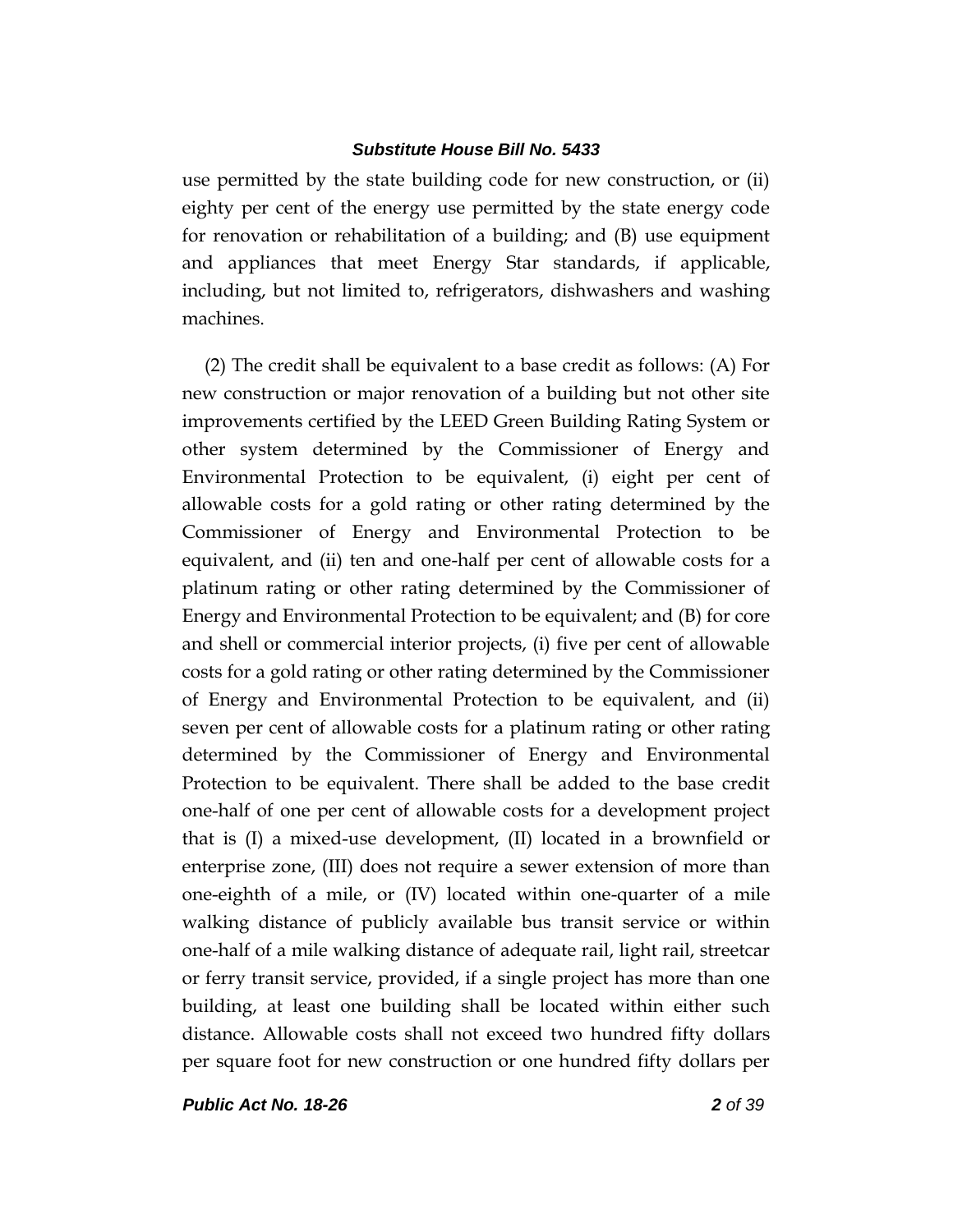square foot for renovation or rehabilitation of a building.

(d) (1) The Secretary of the Office of Policy and Management may issue an initial credit voucher upon determination that the applicant is likely, within a reasonable time, to place in service property qualifying for a credit under this section. Such voucher shall state: (A) The first income year for which the credit may be claimed, (B) the maximum amount of credit allowable, and (C) the expiration date by which such property shall be placed in service. The expiration date may be extended at the discretion of the secretary. Such voucher shall reserve the credit allowable for the applicant named in the application until the expiration date. If the expiration date is extended, the reservation of the tax credit may also be extended at the discretion of the secretary. No initial credit voucher may be issued by the secretary after November 30, 2017.

(2) The aggregate amount of all tax credits in initial credit vouchers issued by the secretary shall not exceed twenty-five million dollars.

(3) For each income year for which a taxpayer claims a credit under this section, the taxpayer shall obtain an eligibility certificate from an architect or professional engineer licensed to practice in this state and accredited through the LEED Accredited Professional Program or other program determined by the Commissioner of Energy and Environmental Protection to be equivalent. Such certificate shall consist of a certification, under the seal of such architect or engineer, that the building, base building or tenant space with respect to which the credit is claimed, meets or exceeds the applicable LEED Green Building Rating System gold certification, or other certification determined by the Commissioner of Energy and Environmental Protection to be equivalent in effect at the time such certification is made. Such certification shall set forth the specific findings upon which the certification is based and shall state that the architect or engineer is accredited through the LEED Accredited Professional

*Public Act No. 18-26 3 of 39*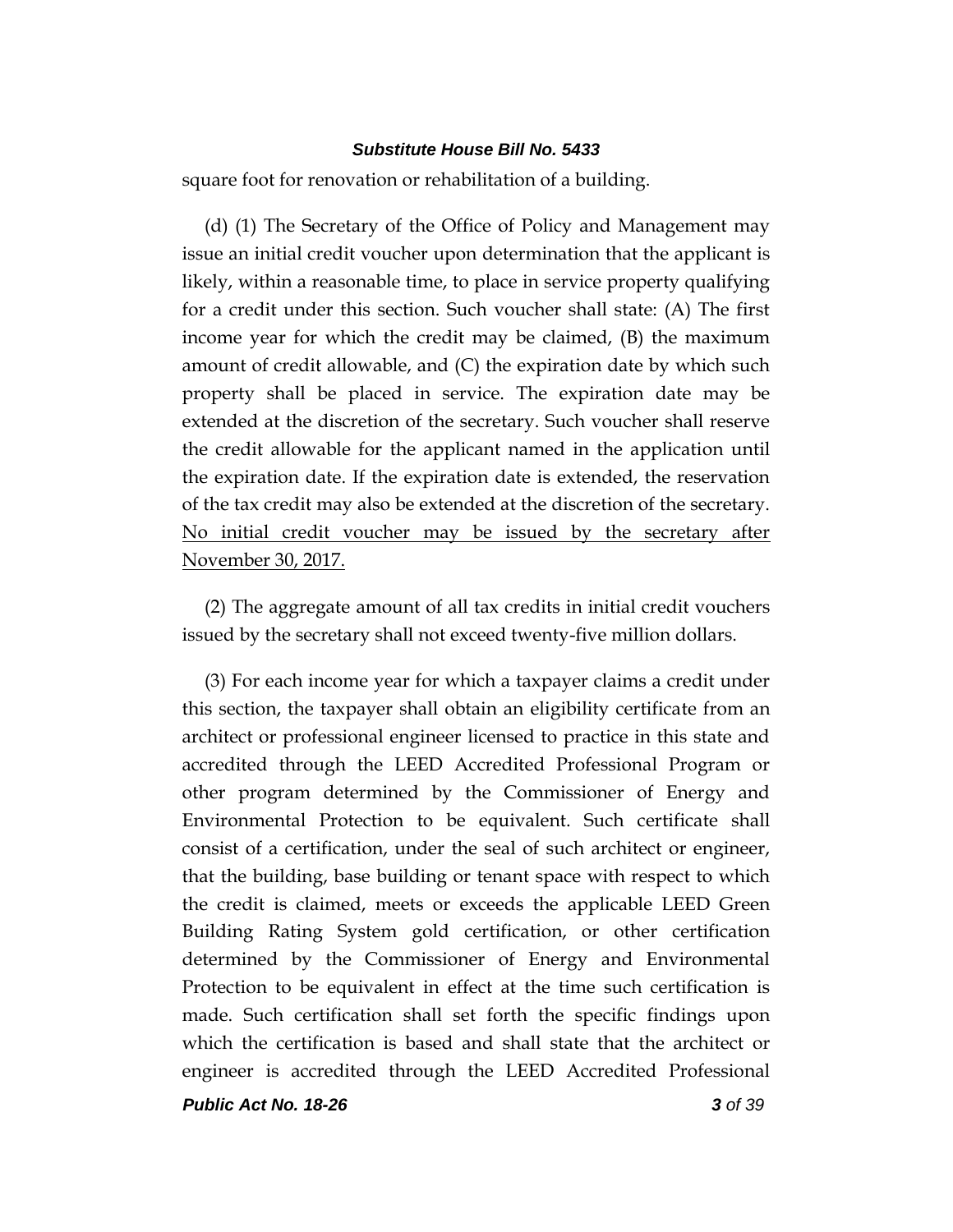Program or other program determined by the Commissioner of Energy and Environmental Protection to be equivalent.

(4) To obtain the credit, the taxpayer shall file the initial credit voucher described in subdivision (1) of this subsection, the eligibility certificate described in subdivision (3) of this subsection and an application to claim the credit with the Commissioner of Revenue Services. The commissioner shall approve the claim upon determination that the taxpayer has submitted the voucher and certification required under this subdivision. The applicant shall send a copy of all such documents to the secretary.

Sec. 3. Subsection (a) of section 12-204 of the general statutes is repealed and the following is substituted in lieu thereof (*Effective from passage*):

(a) The commissioner shall, **[**within**]** not later than three years after the due date for the filing of a return or **[**within**]** not later than three years after the date of receipt of such return by **[**him**]** the commissioner, whichever period expires later, examine it and, in case any error is disclosed by such examination, shall, **[**within**]** not later than thirty days after such disclosure, notify the taxpayer **[**and the State Comptroller thereof**]** of such error. When it appears that any part of the deficiency for which a deficiency assessment is made is due to negligence or intentional disregard of the provisions of this chapter or regulations promulgated thereunder, there shall be imposed a penalty equal to ten per cent of the amount of such deficiency assessment, or fifty dollars, whichever is greater. When it appears that any part of the deficiency for which a deficiency assessment is made is due to fraud or intent to evade the provisions of this chapter or regulations promulgated thereunder, there shall be imposed a penalty equal to twenty-five per cent of the amount of such deficiency assessment. No taxpayer shall be subject to more than one penalty under this section in relation to the same tax period. **[**Within**]** Not later than thirty days **[**of**]**

*Public Act No. 18-26 4 of 39*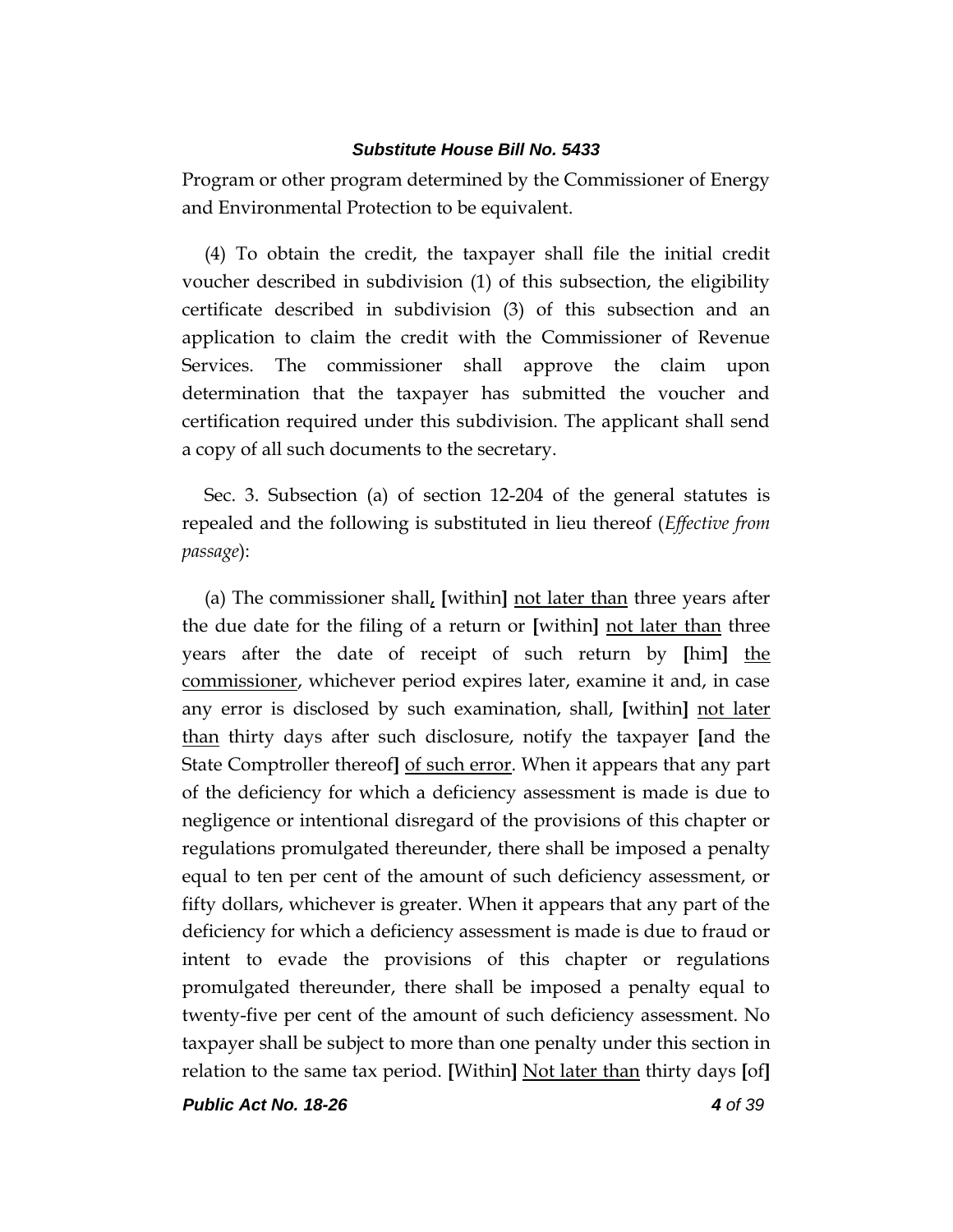after the mailing of such notice, the taxpayer shall pay to the commissioner, in cash or by check, draft or money order drawn to the order of the Commissioner of Revenue Services, any additional amount of tax shown to be due by the examination, or shall be paid by the State Treasurer, upon order of the Comptroller, any amount shown to be due it by such examination. The failure of the taxpayer to receive any notice required by this section shall not relieve **[**it**]** the taxpayer of the obligation to pay the tax or any interest or penalties thereon. If, before the expiration of the time prescribed by this section for the examination of the return or the assessment of the tax, both the commissioner and the taxpayer consent in writing to such examination or assessment after such time, the return may be examined and the tax may be assessed at any time prior to the expiration of the period agreed upon. The period so agreed upon may be extended by subsequent agreements in writing made before the expiration of the period agreed upon. The commissioner may also in such a case extend the period during which a claim for refund may be made by such taxpayer.

Sec. 4. Section 12-340 of the general statutes is repealed and the following is substituted in lieu thereof (*Effective from passage*):

(a) The provisions of this chapter shall apply only to estates of decedents dying on or prior to January 1, 2005, that, prior to October 1, 2018, have filed a return under section 12-359 or been assessed a tax under section 12-367.

*Public Act No. 18-26 5 of 39* (b) A tax is imposed, under the conditions and subject to the exemptions and limitations hereinafter prescribed, upon transfers, in trust or otherwise, of the following property or any interest therein or income therefrom: **[**(a)**]** (1) When the transfer is from a resident of this state,  $\left[\right; (1) \right]$  (A) real property situated in this state;  $\left[\right(2) \right]$  (B) tangible personal property, except such as has an actual situs without this state; **[**(3)**]** and (C) all intangible personal property; **[**(b)**]** and (2) when the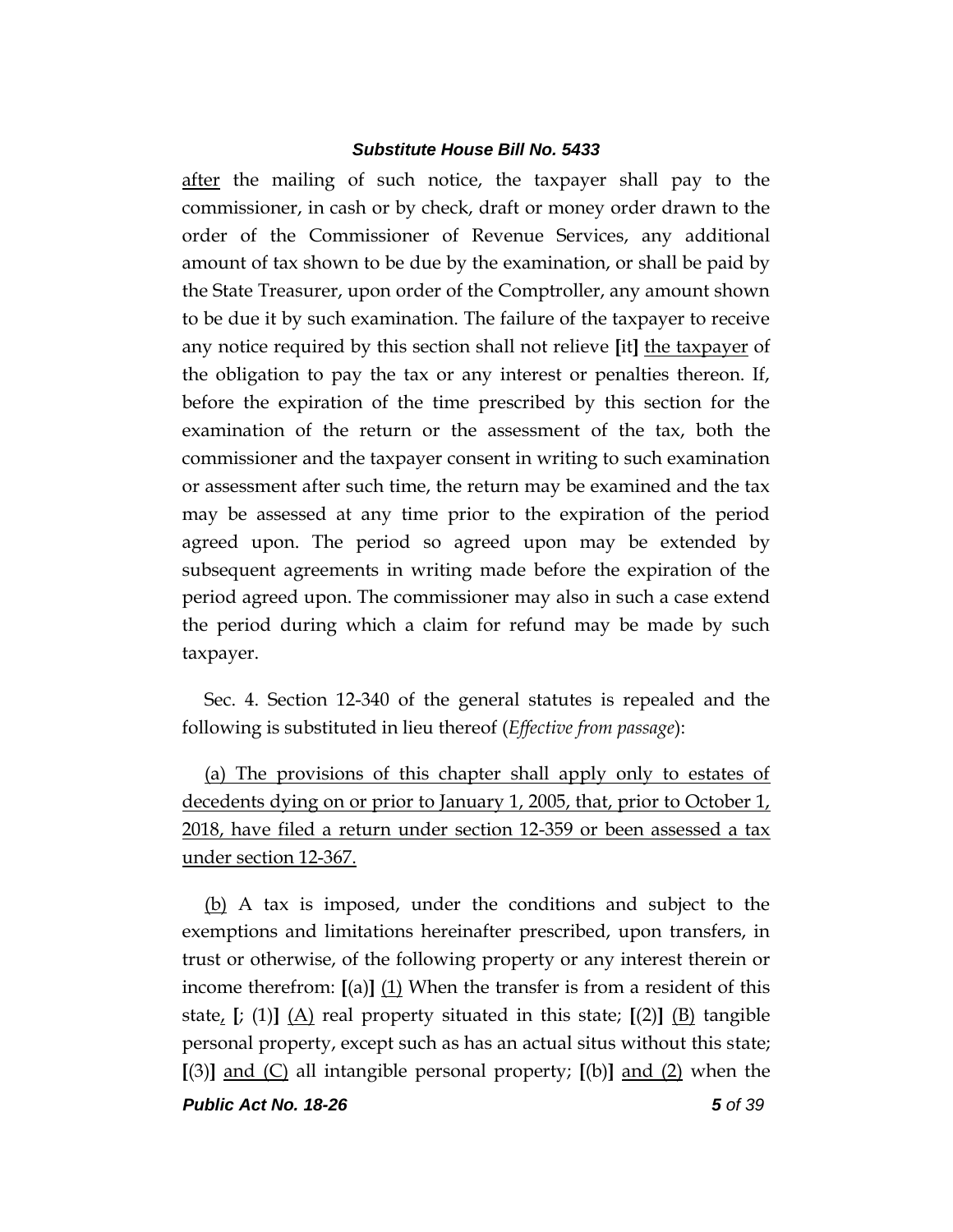transfer is from a nonresident of this state, **[**; (1)**]** (A) real property situated in this state; **[**(2)**]** and (B) tangible personal property which has an actual situs in this state. No tax shall be imposed or collected when the amount due is less than ten dollars.

Sec. 5. Subdivision (2) of subsection (a) of section 12-728 of the general statutes is repealed and the following is substituted in lieu thereof (*Effective from passage*):

(2) (A) When it appears that any part of the deficiency for which a deficiency assessment is made is due to negligence or intentional disregard of the provisions of this chapter or regulations adopted thereunder, there shall be imposed a penalty equal to ten per cent of the amount of such deficiency assessment. When it appears that any part of the deficiency for which a deficiency assessment is made is due to fraud or intent to evade the provisions of this chapter or regulations adopted thereunder, there shall be imposed a penalty equal to twenty-five per cent of the amount of such deficiency assessment.

(B) (i) For audits of returns commencing on or after January 1, 2006, and prior to January 1, 2018, when it appears that any part of the deficiency for which a deficiency assessment is made is due to failure to disclose a listed transaction, as defined in Section 6707A of the Internal Revenue Code of 1986, or any subsequent corresponding internal revenue code of the United States, as amended from time to time, **[**amended,**]** on the taxpayer's federal tax return, there shall be imposed a penalty equal to seventy-five per cent of the amount of such deficiency assessment.

(ii) For audits of returns commencing on or after January 1, 2018, when it appears that any part of the deficiency for which a deficiency assessment is made is due to failure to disclose a reportable transaction, as defined in said Section 6707A, on the taxpayer's federal tax return, there shall be imposed a penalty equal to seventy-five per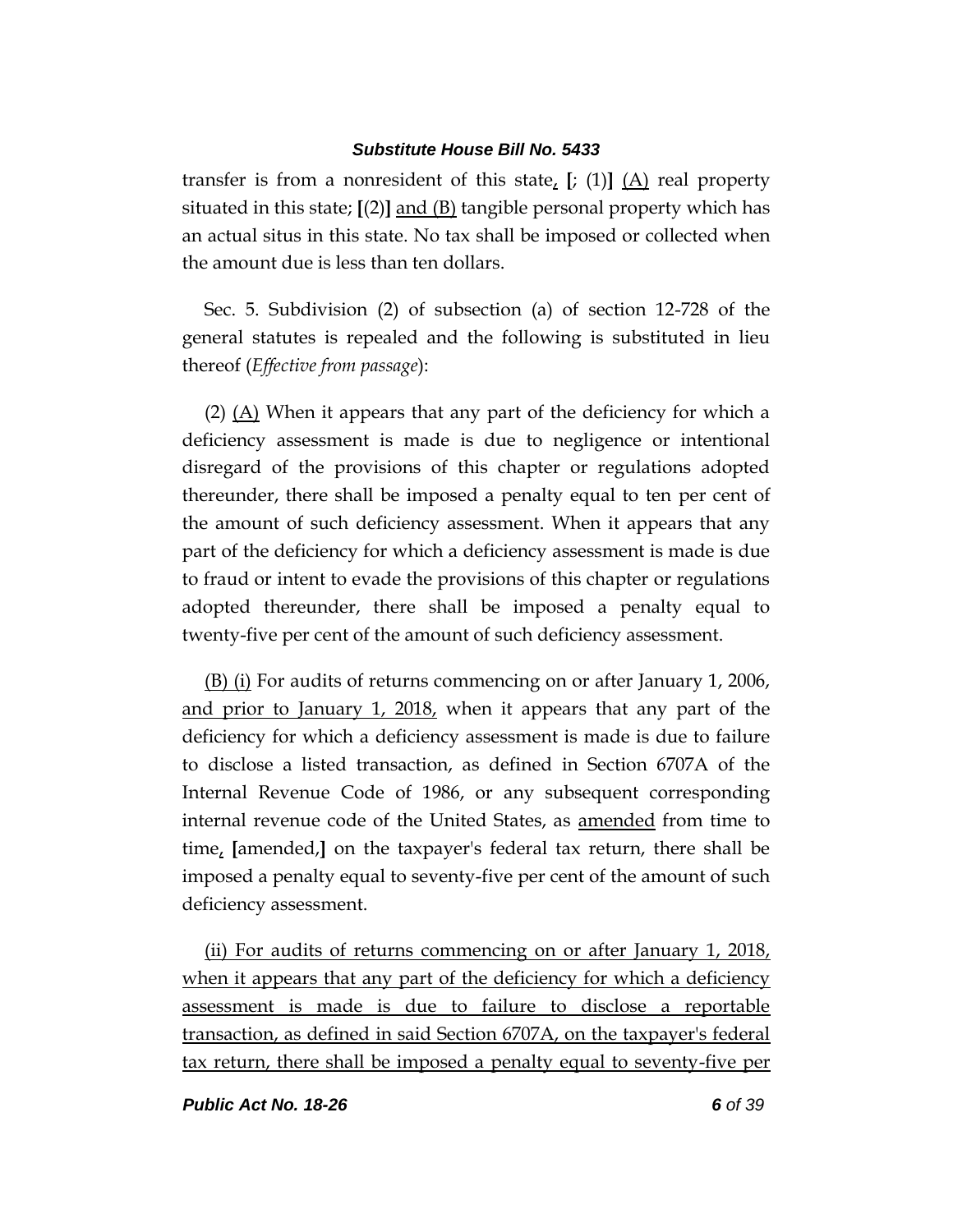#### cent of the amount of such deficiency assessment.

Sec. 6. Subdivision (3) of subsection (c) of section 12-733 of the general statutes is repealed and the following is substituted in lieu thereof (*Effective from passage*):

(3) If a taxpayer fails to disclose a **[**listed**]** reportable transaction, as defined in Section 6707A of the Internal Revenue Code, on the taxpayer's federal tax return, a notice of deficiency assessment may be mailed to the taxpayer at any time not later than six years after the return required under this chapter for the same taxable year was filed.

Sec. 7. Subsection (a) of section 12-705 of the 2018 supplement to the general statutes is repealed and the following is substituted in lieu thereof (*Effective from passage*):

(a) (1) Each employer, as defined in section 12-707, maintaining an office or transacting business within this state and making payment of any wages taxable under this chapter to a resident or nonresident individual shall deduct and withhold from such wages for each payroll period a tax computed in such manner as to result, so far as practicable, in withholding from the employee's wages during each calendar year an amount substantially equivalent to the tax reasonably estimated to be due from the employee under this chapter with respect to the amount of such wages during the calendar year. The method of determining the amount to be withheld shall be prescribed by regulations of the Commissioner of Revenue Services adopted in accordance with chapter 54.

(2) Each payer, as defined in section 12-707, of distributions from a profit-sharing plan, a stock bonus, a deferred compensation plan, an individual retirement arrangement, an endowment or a life insurance contract, or of pension payments or annuity distributions, **[**including distributions from an employer pension, an annuity, a profit-sharing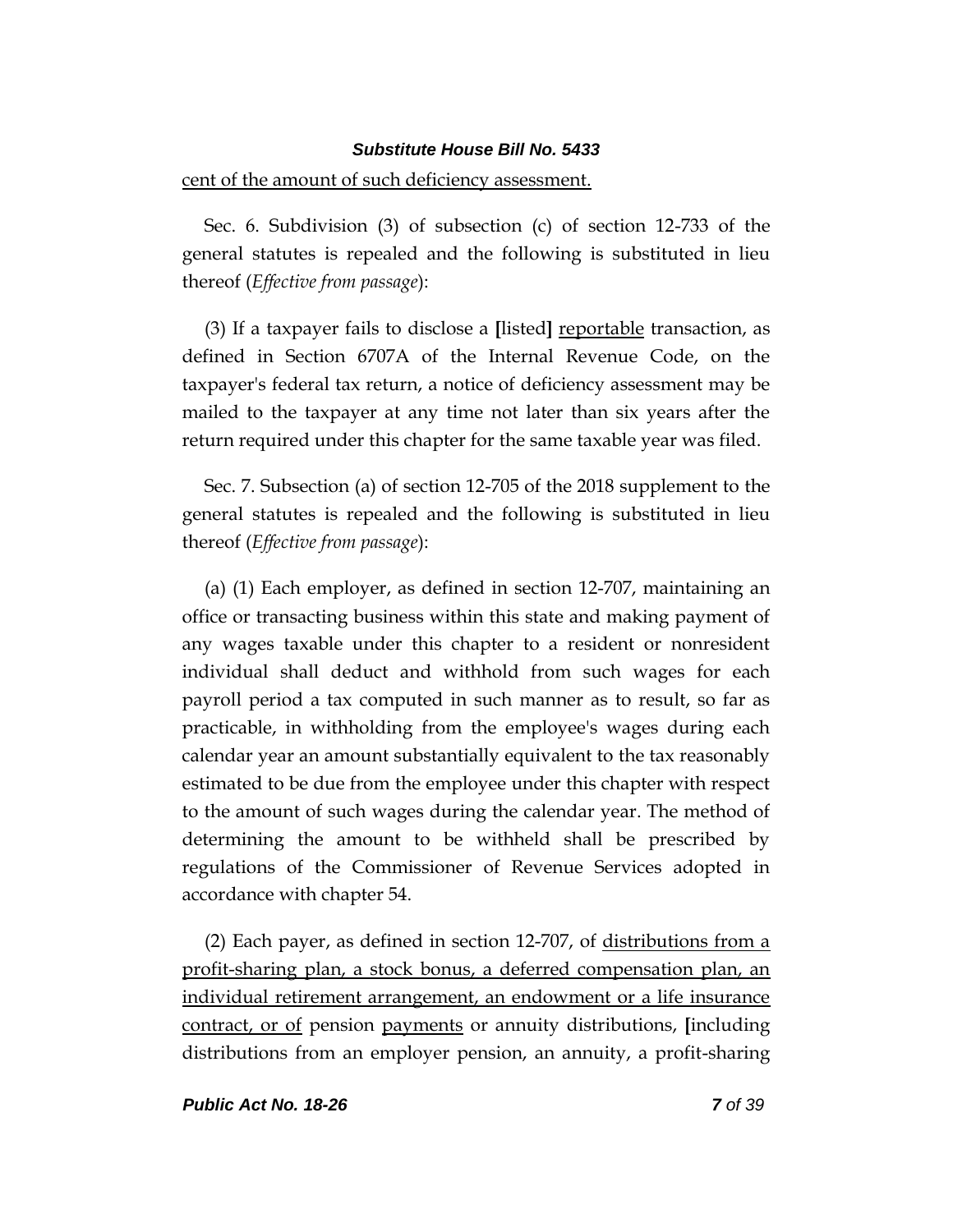plan, a stock bonus, a deferred compensation plan, an individual retirement arrangement, an endowment or a life insurance contract,**]** that (A) maintains an office or transacts business within this state, and (B) makes payment of any amounts taxable under this chapter to a resident individual, shall deduct and withhold from the taxable portion of any such distribution a tax computed in such manner as to result, so far as practicable, in withholding from the distributions paid during each calendar year an amount substantially equivalent to the tax reasonably estimated to be due from the payee, as defined in section 12-707, under this chapter with respect to such distributions during the calendar year. The method of determining the amount to be withheld from taxable payments, other than lump sum distributions, shall be **[**the same as the method used by employers with respect to the payment of wages, except that**]** determined in accordance with instructions provided by the commissioner. The amount to be withheld from a lump sum distribution shall be equal to the taxable **[**at**]** portion of the distribution multiplied by the highest marginal rate, **[**unless**]** except that no withholding shall be required if (i) any portion of the lump sum distribution was previously subject to tax, or (ii) the lump sum distribution is a rollover that is effected as a direct trusteeto-trustee transfer or as a direct rollover in the form of a check made payable to another qualified account. For purposes of this section, "lump sum distribution" means a payment from a payer to a resident payee of such resident payee's entire **[**retirement**]** account balance, exclusive of any other tax withholding and any administrative charges and fees.

(3) In no event shall the requirements of this subsection result in nonpayment of any distribution to a resident individual. For the calendar year ending December 31, 2018, no taxpayer shall be assessed interest by the commissioner pursuant to section 12-722 solely on the basis of a payer's failure to comply with the provisions of this subsection.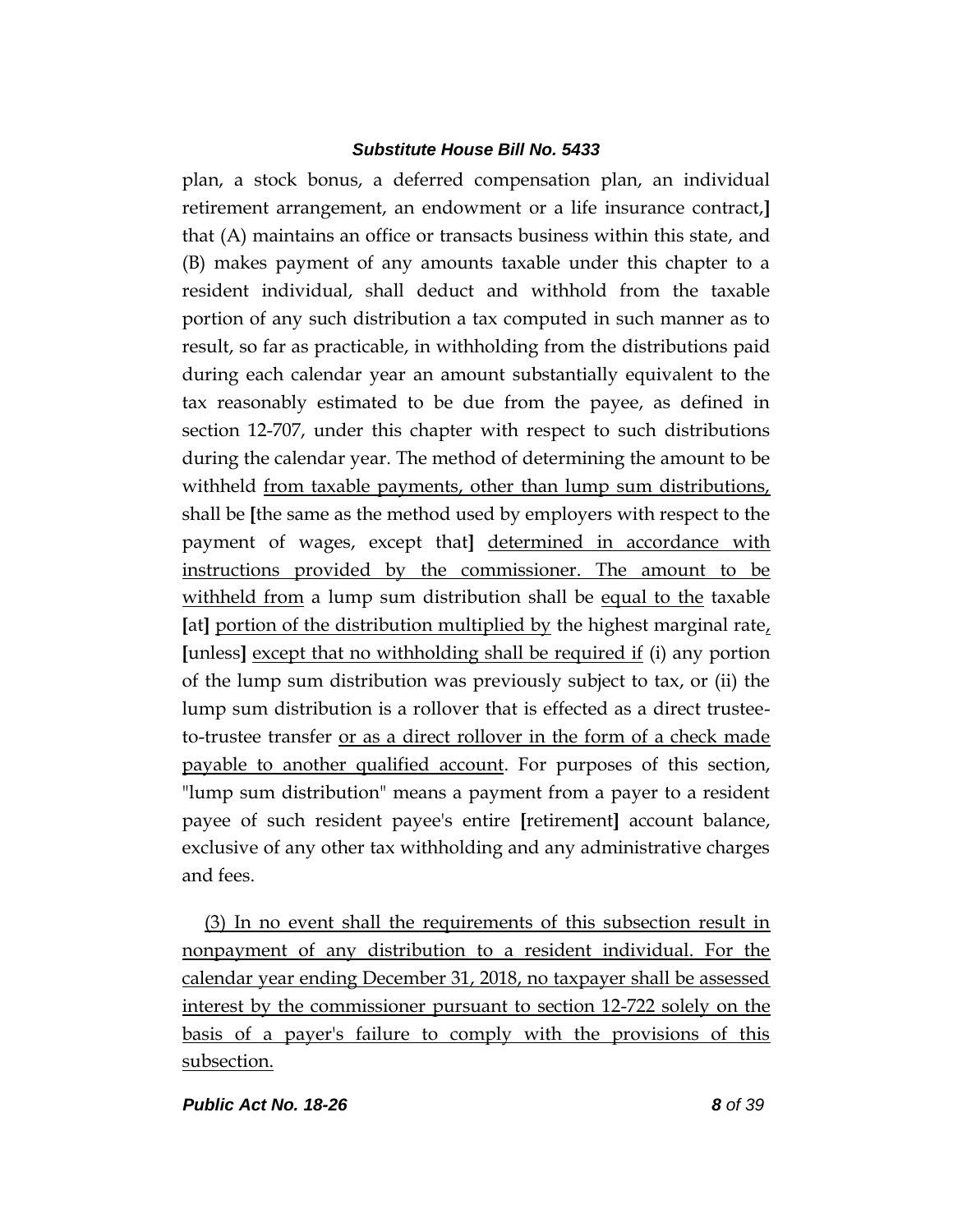Sec. 8. Subdivision (2) of subsection (b) of section 12-35 of the 2018 supplement to the general statutes is repealed and the following is substituted in lieu thereof (*Effective October 1, 2018*):

(2) Any such warrant on any intangible personal property of any person may be served by electronic mail or facsimile machine on any third person in possession of, or obligated with respect to, receivables, bank accounts, evidences of debt, securities, salaries, wages, commissions, compensation or other intangible personal property subject to such warrant, ordering such third person to forthwith deliver such property or pay the amount due or payable to the state collection agency that has made out such warrant, provided such warrant may be issued only after the state collection agency making out such warrant has notified the person owning such property, in writing, of its intention to issue such warrant. The notice of intent shall be: (A) Given in person; (B) left at the dwelling or usual place of business of such person; or (C) sent by certified mail, return receipt requested, to such person's last-known address, not less than thirty days before the day the warrant is to be issued. Any such warrant for tax due may further include an order to such third person to continually deliver, during the one hundred eighty days immediately following the date of issuance of the warrant or until the tax is fully paid, whichever occurs earlier, all intangible personal property that is due and that becomes due to the person owing the tax. Except as otherwise provided in this subdivision, such warrant shall have the same force and effect as an execution issued pursuant to chapter 906.

Sec. 9. Subparagraph (B) of subdivision (72) of section 12-81 of the 2018 supplement to the general statutes is repealed and the following is substituted in lieu thereof (*Effective October 1, 2018*):

(B) Any person who on October first in any year holds title to machinery and equipment for which such person desires to claim the exemption provided in this subdivision shall file with the assessor or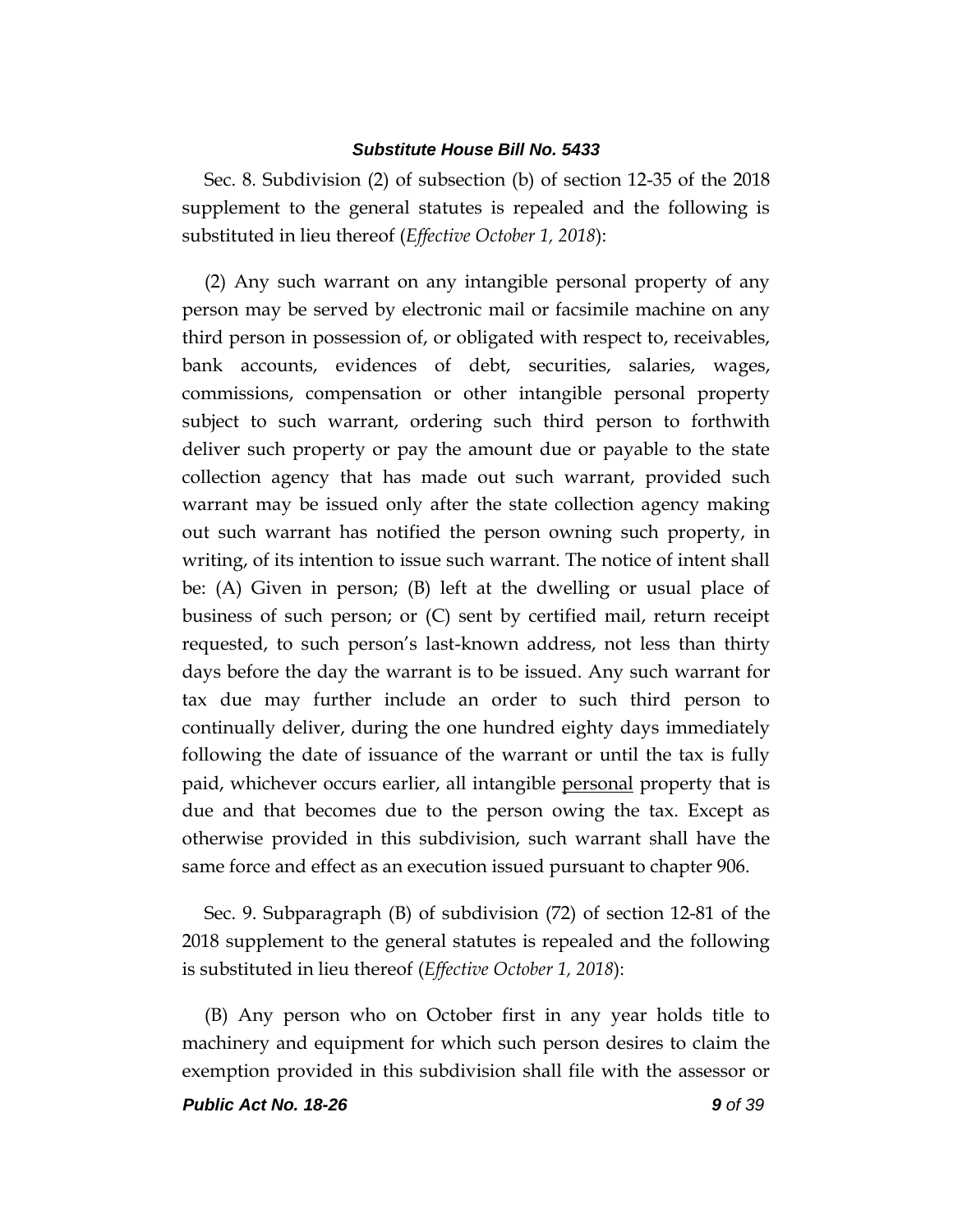board of assessors in the municipality in which the machinery or equipment is located, on or before the first day of November in such year, a list of such machinery or equipment together with written application claiming such exemption. Such application shall include the taxpayer identification number assigned to the claimant by the Commissioner of Revenue Services and the federal employer identification number assigned to the claimant by the Secretary of the Treasury. If title to such equipment is held by a person other than the person claiming the exemption, the claimant shall include on such person's application information as to the portion of the total acquisition cost incurred by such person, and on or before the first day of November in such year, the person holding title to such machinery and equipment shall file a list of such machinery with the assessor of the municipality in which the manufacturing facility of the claimant is located. Such person shall include on the list information as to the portion of the total acquisition cost incurred by such person. Commercial or financial information in any application or list filed under this section shall not be open for public inspection, provided such information is given in confidence and is not available to the public from any other source. The provisions of this subdivision regarding the filing of lists and information shall not supersede the requirements to file tax lists under sections 12-41, 12-42 and 12-57a. In substantiation of such claim, the claimant and the person holding title to machinery and equipment for which exemption is claimed shall present to the assessor or board of assessors such supporting documentation as the assessor or board of assessors may require, including, but not limited to, invoices, bills of sale, contracts for lease and bills of lading and shall, upon request, present to the **[**the**]** assessor or board of assessors a copy of each applicable federal income tax return and accompanying schedules. In lieu of submitting each applicable federal income tax return and accompanying schedules, a claimant and person holding title to machinery and equipment for which an exemption is claimed may, upon approval of the assessor or

*Public Act No. 18-26 10 of 39*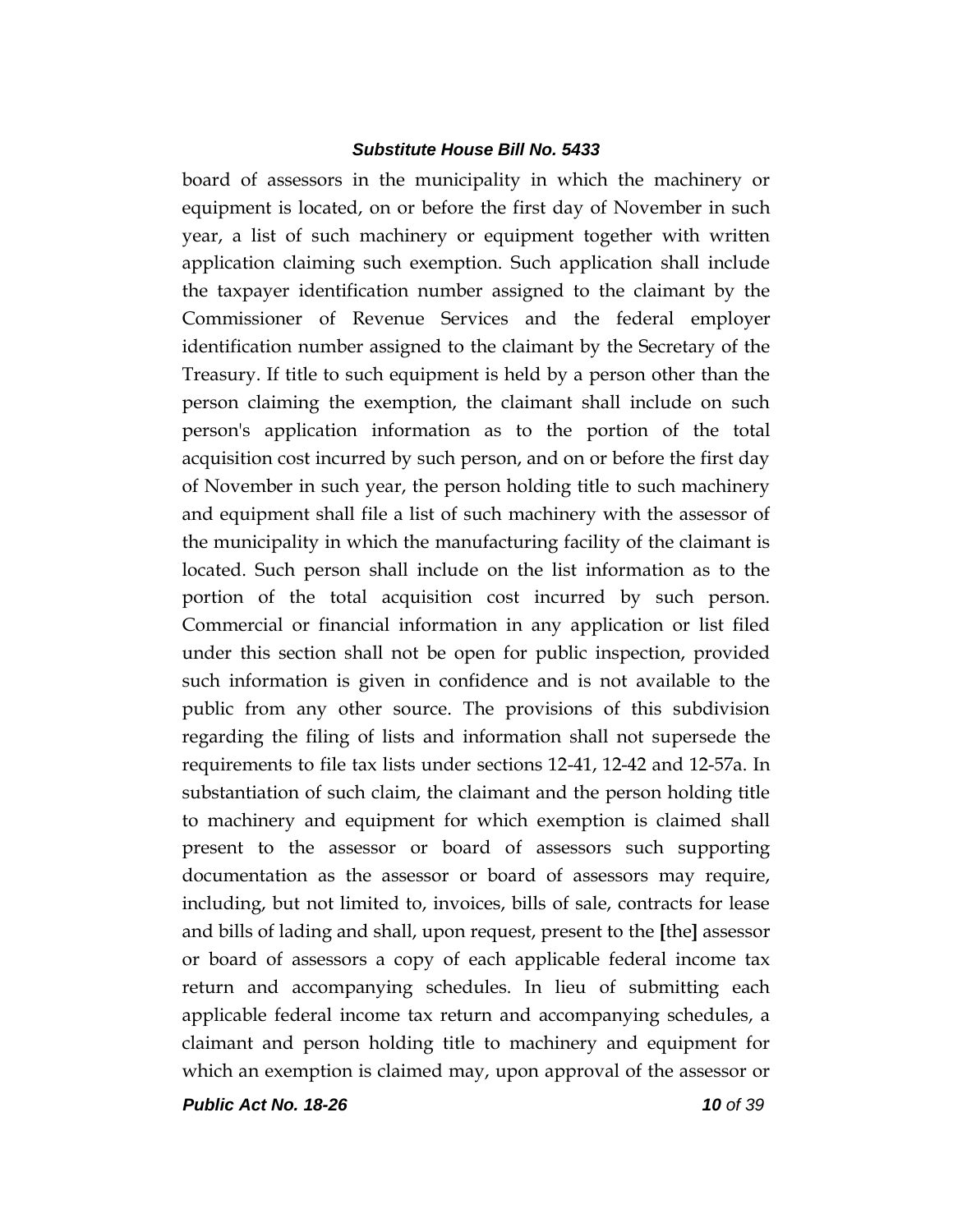board of assessors, submit copies of applicable schedules accompanied by a sworn affidavit stating that such schedules were filed as part of such claimant's or person's federal income tax return. Failure to file such application in this manner and form within the time limit prescribed shall constitute a waiver of the right to such exemption for such assessment year, unless an extension of time is allowed pursuant to section 12-81k. If title to exempt machinery is conveyed subsequent to October first in any assessment year, entitlement to such exemption shall terminate for the next assessment year and there shall be no pro rata application of the exemption unless such machinery or equipment continues to be leased by the manufacturer who claimed and was approved for the exemption in the previous assessment year. Machinery or equipment shall not be eligible for exemption upon transfer from a seller to a related business or from a lessor to a lessee except to the extent it would have been eligible for exemption by the seller or the lessor, as the case may be. For the purposes of this subdivision, "related business" means: (i) A corporation, limited liability company, partnership, association or trust controlled by the taxpayer; (ii) an individual, corporation, limited liability company, partnership, association or trust that is in control of the taxpayer; (iii) a corporation, limited liability company, partnership, association or trust controlled by an individual, corporation, limited liability company, partnership, association or trust that is in control of the taxpayer; or (iv) a member of the same controlled group as the taxpayer. For purposes of this subdivision, "control", with respect to a corporation, means ownership, directly or indirectly, of stock possessing fifty per cent or more of the total combined voting power of all classes of the stock of such corporation entitled to vote. "Control", with respect to a trust, means ownership, directly or indirectly, of fifty per cent or more of the beneficial interest in the principal or income of such trust. The ownership of stock in a corporation, of a capital or profits interest in a partnership or association or of a beneficial interest in a trust shall be determined in accordance with the rules for constructive ownership of

*Public Act No. 18-26 11 of 39*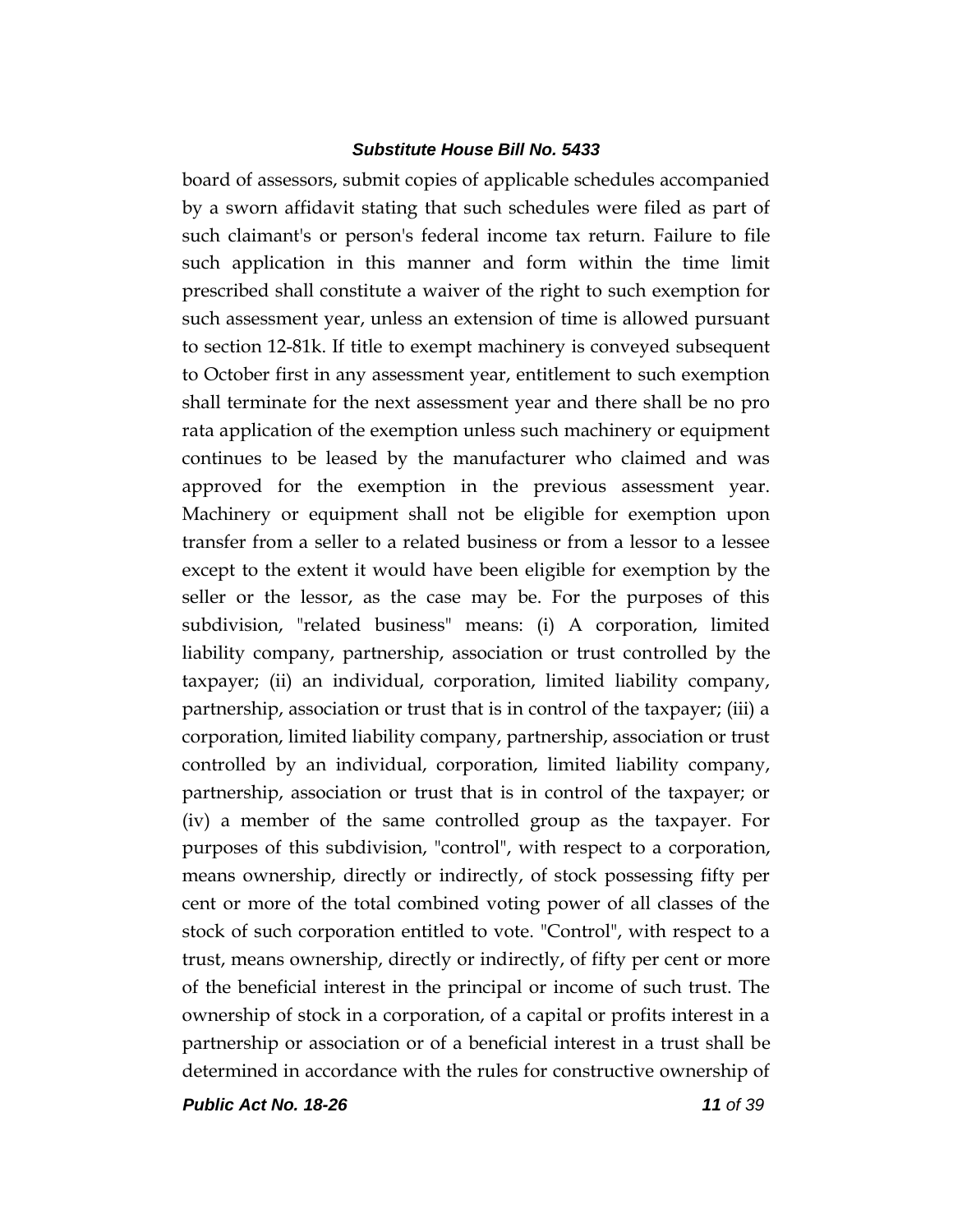stock provided in Section 267(c) of the Internal Revenue Code of 1986, or any subsequent corresponding internal revenue code of the United States, as from time to time amended, other than paragraph (3) of said Section 267(c);

Sec. 10. Subdivision (3) of subsection (a) of section 12-217 of the 2018 supplement to the general statutes is repealed and the following is substituted in lieu thereof (*Effective October 1, 2018*):

(3) Notwithstanding any provision of this section to the contrary, no dividend received from a real estate investment trust shall be deductible under this section by the recipient unless the dividend is: (A) Deductible under Section 243 of the Internal Revenue Code; (B) received by a qualified dividend recipient from a qualified real estate investment trust and, as of the last day of the period for which such dividend is paid, persons, not including the qualified dividend recipient or any person that is either a related person to, or an employee or director of, the qualified dividend recipient, have outstanding cash capital contributions to the qualified real estate investment trust that, in the aggregate, exceed five per cent of the fair market value of the aggregate real estate assets, valued as of the last day of the period for which such dividend is paid, then held by the qualified real estate investment trust; or (C) received from a captive real estate investment trust that is subject to the tax imposed under this chapter. For purposes of this section, a "related person" is as defined in subdivision (7) of subsection (a) of section 12-217m, "real estate assets" is as defined in Section 856 of the Internal Revenue Code, a "qualified dividend recipient" means a dividend recipient who has invested in a qualified real estate investment trust prior to April 1, 1997, and a "qualified real estate investment trust" means an entity that both was incorporated and had contributed to it a minimum of five hundred million **[dollars]** dollars' worth of real estate assets prior to April 1, 1997, and that elects to be a real estate investment trust under Section

*Public Act No. 18-26 12 of 39*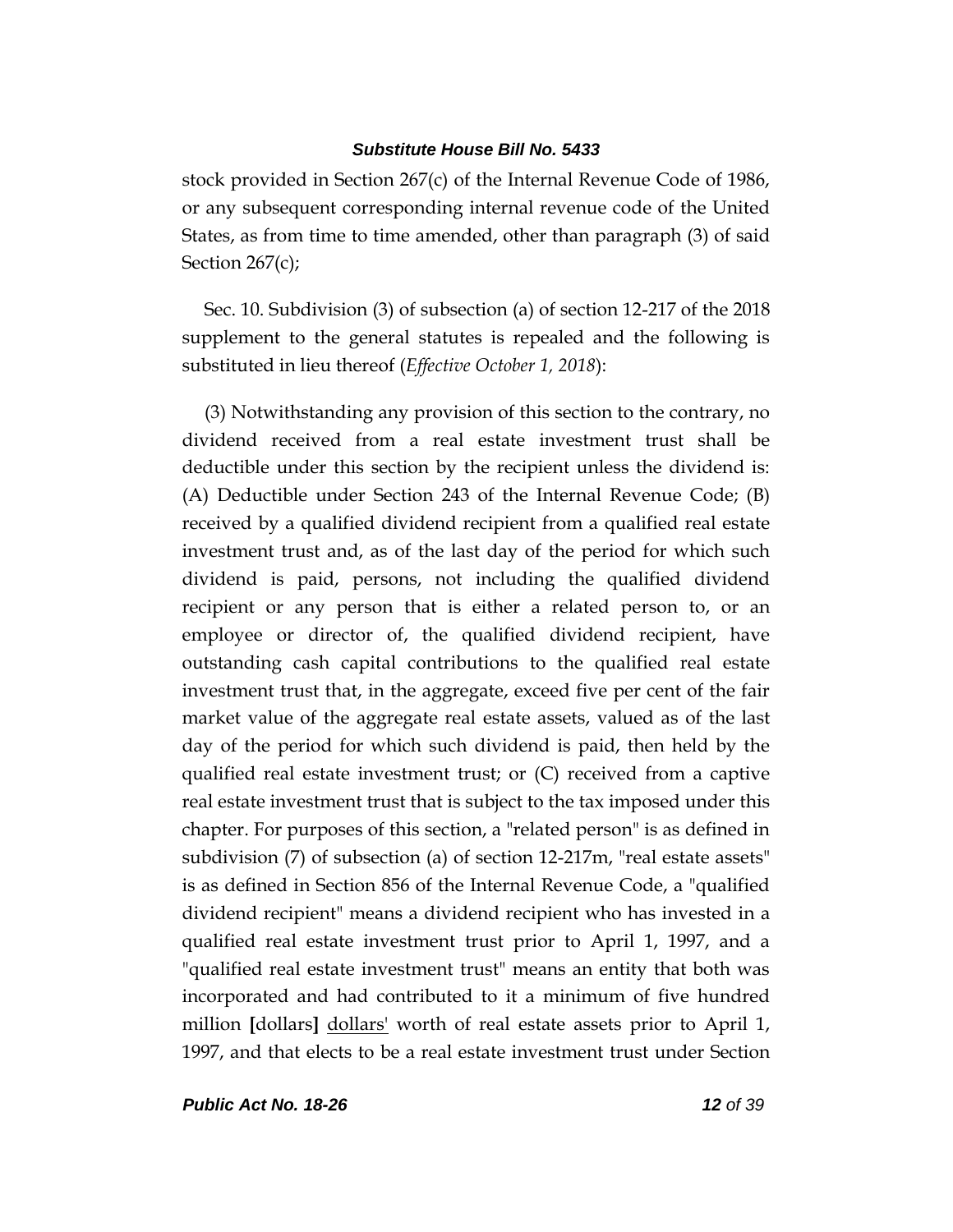856 of the Internal Revenue Code prior to April 1, 1998.

Sec. 11. Subsection (l) of section 12-218b of the general statutes is repealed and the following is substituted in lieu thereof (*Effective October 1, 2018*):

(l) For all other receipts not otherwise sourced by this **[**subsection**]** section, the numerator of the receipts factor includes all other receipts if the billing address of the customer is in this state; otherwise the numerator will include all other receipts pursuant to the provisions of section 12-218.

Sec. 12. Subdivision (1) of subsection (b) of section 12-263i of the 2018 supplement to the general statutes is repealed and the following is substituted in lieu thereof (*Effective October 1, 2018*):

(b) (1) For each calendar quarter commencing on or after October 1, 2015, there is hereby imposed a tax on each ambulatory surgical center in this state to be paid each calendar quarter. The tax imposed by this section shall be at the rate of six per cent of the gross receipts of each ambulatory surgical center, except that such tax shall not be imposed on any amount of such gross receipts that constitutes either (A) the first million dollars of gross receipts of the ambulatory surgical center in the applicable fiscal year, or (B) net revenue of a hospital that is subject to the tax imposed under section **[**602 of public act 17-2 of the June special session**]** 12-263q. Nothing in this section shall prohibit an ambulatory surgical center from seeking remuneration for the tax imposed by this section.

Sec. 13. Subparagraph (D) of subdivision (1) of section 12-408 of the 2018 supplement to the general statutes is repealed and the following is substituted in lieu thereof (*Effective October 1, 2018*):

(D) (i) With respect to the sales of computer and data processing services occurring on or after **[**July 1, 2000, and prior to July 1, 2001, at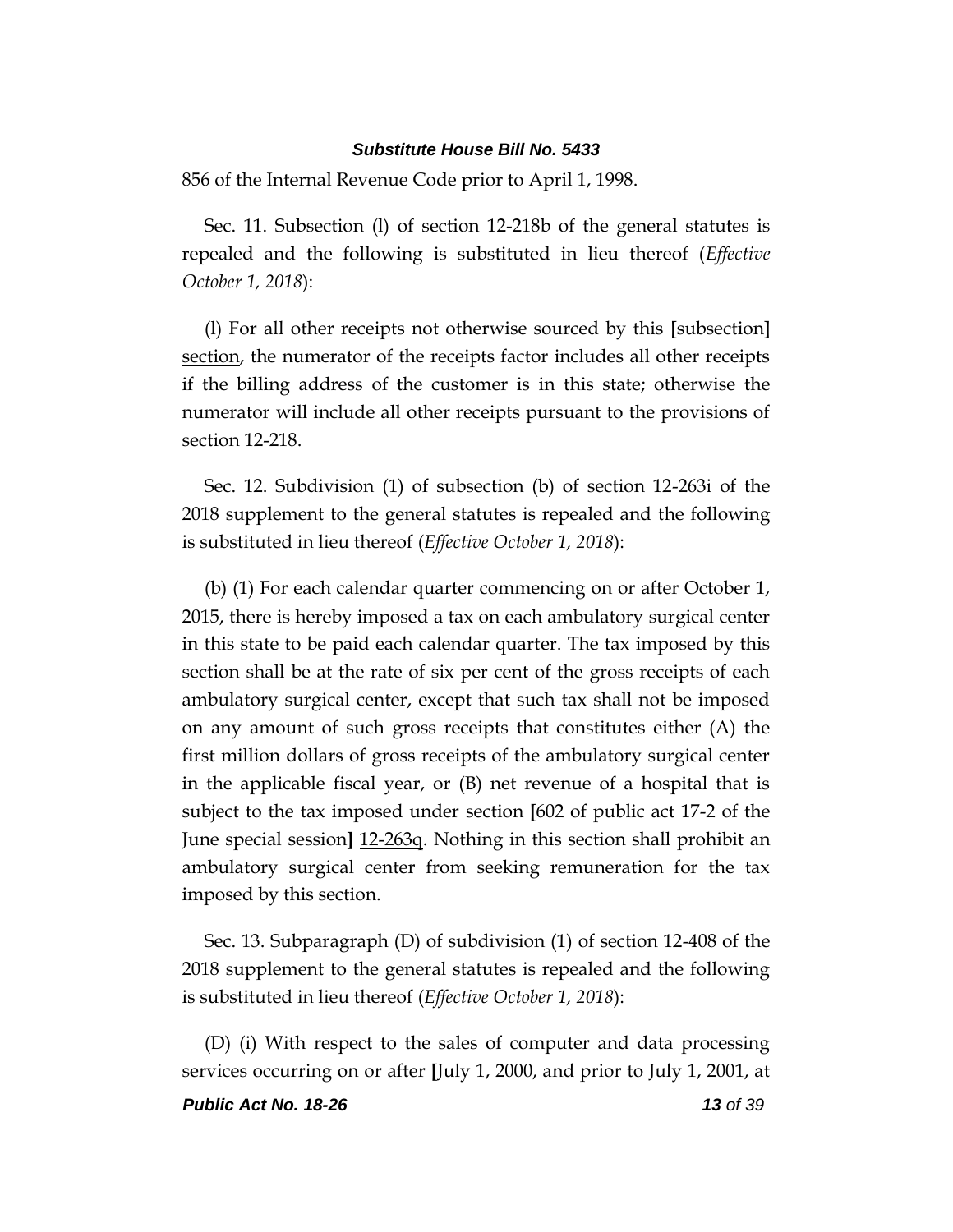the rate of two per cent, on or after**]** July 1, 2001, at the rate of one per cent, and (ii) with respect to sales of Internet access services, on and after July 1, 2001, such services shall be exempt from such tax;

Sec. 14. Subparagraph (I) of subdivision (1) of section 12-408 of the 2018 supplement to the general statutes is repealed and the following is substituted in lieu thereof (*Effective October 1, 2018*):

(I) The rate of tax imposed by this chapter shall be applicable to all retail sales upon the effective date of such rate, except that a new rate which represents an increase in the rate applicable to the sale shall not apply to any sales transaction wherein a binding sales contract without an escalator clause has been entered into prior to the effective date of the new rate and delivery is made within ninety days after the effective date of the new rate. For the purposes of payment of the tax imposed under this section, any retailer of services taxable under **[**subparagraph (I) of subdivision (2)**]** subdivision (37) of subsection (a) of section 12- 407, who computes taxable income, for purposes of taxation under the Internal Revenue Code of 1986, or any subsequent corresponding internal revenue code of the United States, as from time to time amended, on an accounting basis which recognizes only cash or other valuable consideration actually received as income and who is liable for such tax only due to the rendering of such services may make payments related to such tax for the period during which such income is received, without penalty or interest, without regard to when such service is rendered;

Sec. 15. Subsection (g) of section 12-409 of the 2018 supplement to the general statutes is repealed and the following is substituted in lieu thereof (*Effective October 1, 2018*):

(g) Whenever any seller files returns for four successive monthly or quarterly periods, or for two successive annual periods, as the case may be, showing no sales, the commissioner, upon hearing, after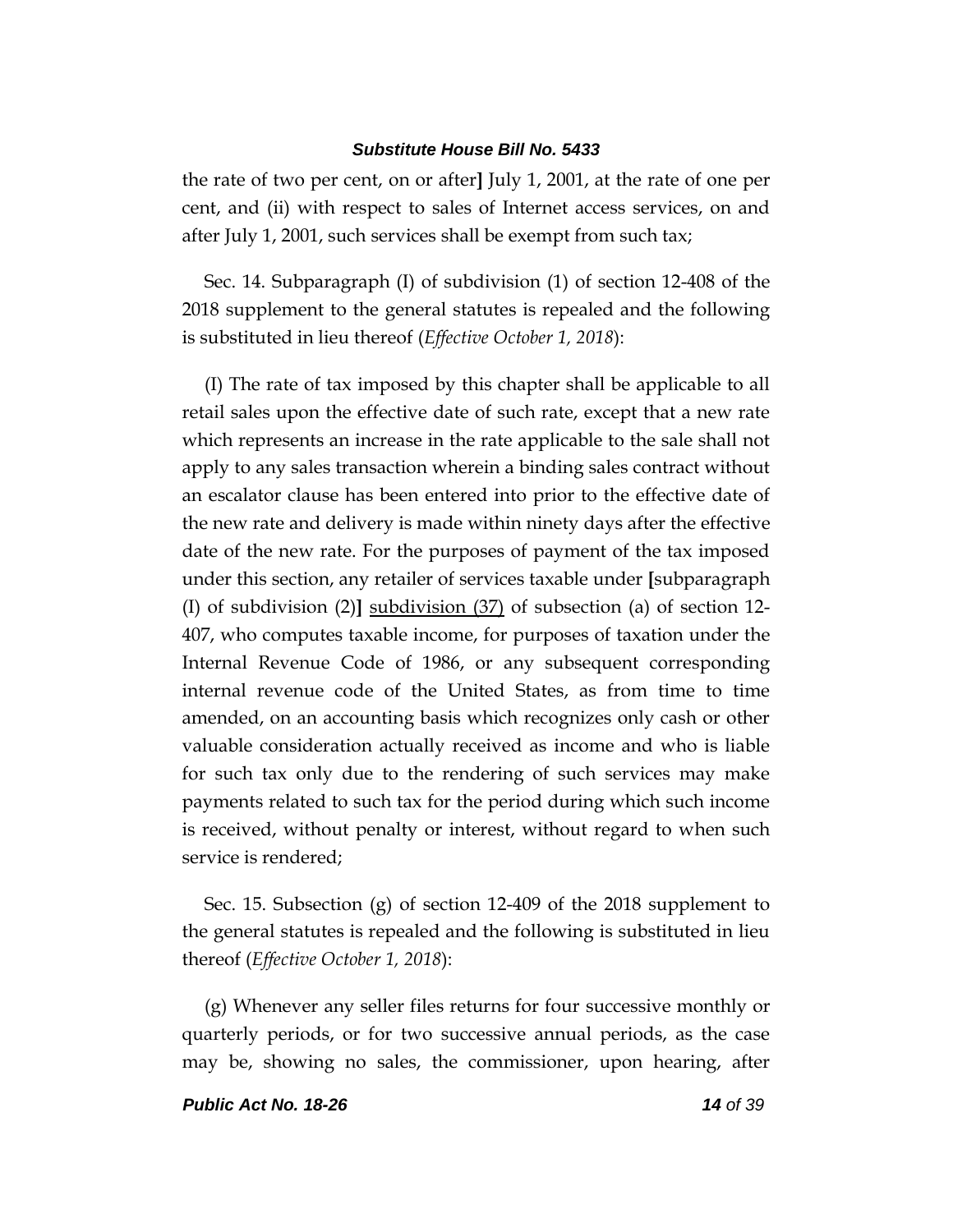giving such seller thirty **[**days**]** days' notice, in writing, specifying the time and place of hearing and requiring such seller to show cause why such seller's permit or permits should not be cancelled, may cancel one or more of the permits held by such seller. The notice may be served personally or by mail. The commissioner shall not issue a new permit after the cancellation of a permit unless the commissioner is satisfied that the former holder of the permit will make sales subject to the provisions of this chapter relating to the sales tax and the regulations of the commissioner.

Sec. 16. Subdivisions (5) and (6) of section 12-410 of the general statutes are repealed and the following is substituted in lieu thereof (*Effective October 1, 2018*):

(5) (A) For the purpose of the proper administration of this chapter and to prevent evasion of the sales tax, a sale of any service described in **[**subparagraph (I) of subdivision (2)**]** subdivision (37) of subsection (a) of section 12-407 shall be considered a sale for resale only if the service to be resold is an integral, inseparable component part of a service described in said **[**subparagraph (I) which**]** subdivision that is to be subsequently sold by the purchaser to an ultimate consumer. The purchaser of the service for resale shall maintain, in such form as the commissioner requires, records **[**which**]** that substantiate: (i) From whom the service was purchased and to whom the service was sold, (ii) the purchase price of the service, and (iii) the nature of the service to demonstrate that the services were an integral, inseparable component part of a service described in **[**subparagraph (I) of subdivision (2)**]** subdivision (37) of subsection (a) of section 12-407 **[**which**]** that was subsequently sold to a consumer.

(B) Notwithstanding the provisions of subparagraph (A) of this subdivision, no sale of a service described in **[**subparagraph (I) of subdivision (2)**]** subdivision (37) of subsection (a) of section 12-407 by a seller shall be considered a sale for resale if such service is to be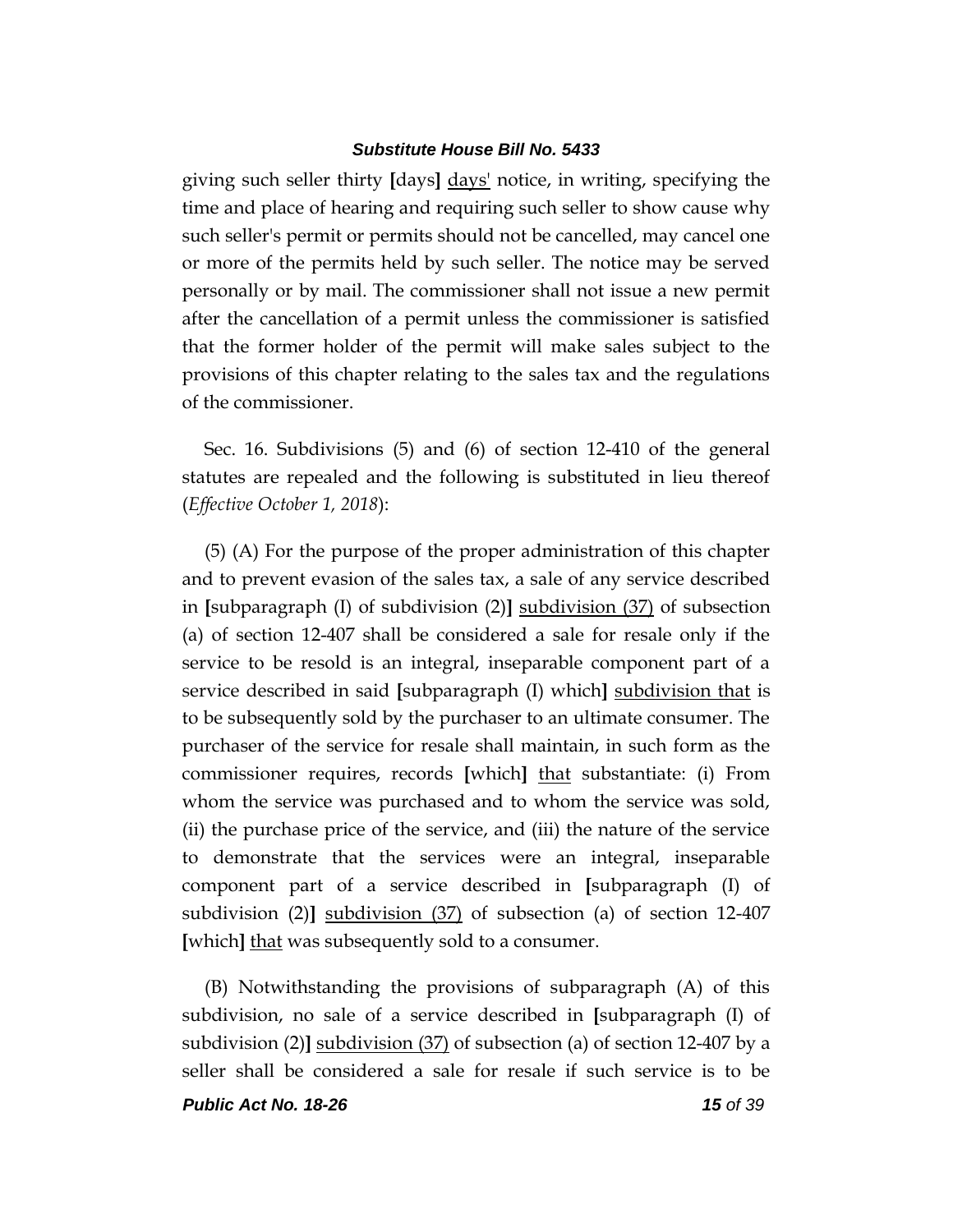subsequently sold by the purchaser to an ultimate consumer that is affiliated with the purchaser in the manner described in subparagraph (A) of subdivision (62) of **[**subsection (a) of**]** section 12-412.

(6) For the purpose of the proper administration of this chapter and to prevent evasion of the sales tax, no sale of any service by a seller shall be considered a sale for resale if such service is to be subsequently sold by the purchaser, without change, to an ultimate consumer that is affiliated with the purchaser in the manner described in subparagraph (A) of subdivision (62) of **[**subsection (a) of**]** section 12-412.

Sec. 17. Subparagraph (K) of subdivision (1) of section 12-411 of the 2018 supplement to the general statutes is repealed and the following is substituted in lieu thereof (*Effective October 1, 2018*):

(K) (i) For calendar months commencing on or after July 1, 2017, the commissioner shall deposit into said Special Transportation Fund seven and nine-tenths per cent of the amounts received by the state from the tax imposed under subparagraph (A) of this subdivision;

(ii) For calendar months commencing on or after July 1, 2020, but prior to July 1, 2021, the commissioner shall deposit into the Special Transportation Fund established under section 13b-68 twenty per cent of the amounts received by the state from the tax imposed under subparagraphs (A) and (H) of this subdivision on the **[**sale**]** acceptance or receipt in this state of a motor vehicle;

(iii) For calendar months commencing on or after July 1, 2021, but prior to July 1, 2022, the commissioner shall deposit into the Special Transportation Fund established under section 13b-68 forty per cent of the amounts received by the state from the tax imposed under subparagraphs (A) and (H) of this subdivision on the **[**sale**]** acceptance or receipt in this state of a motor vehicle;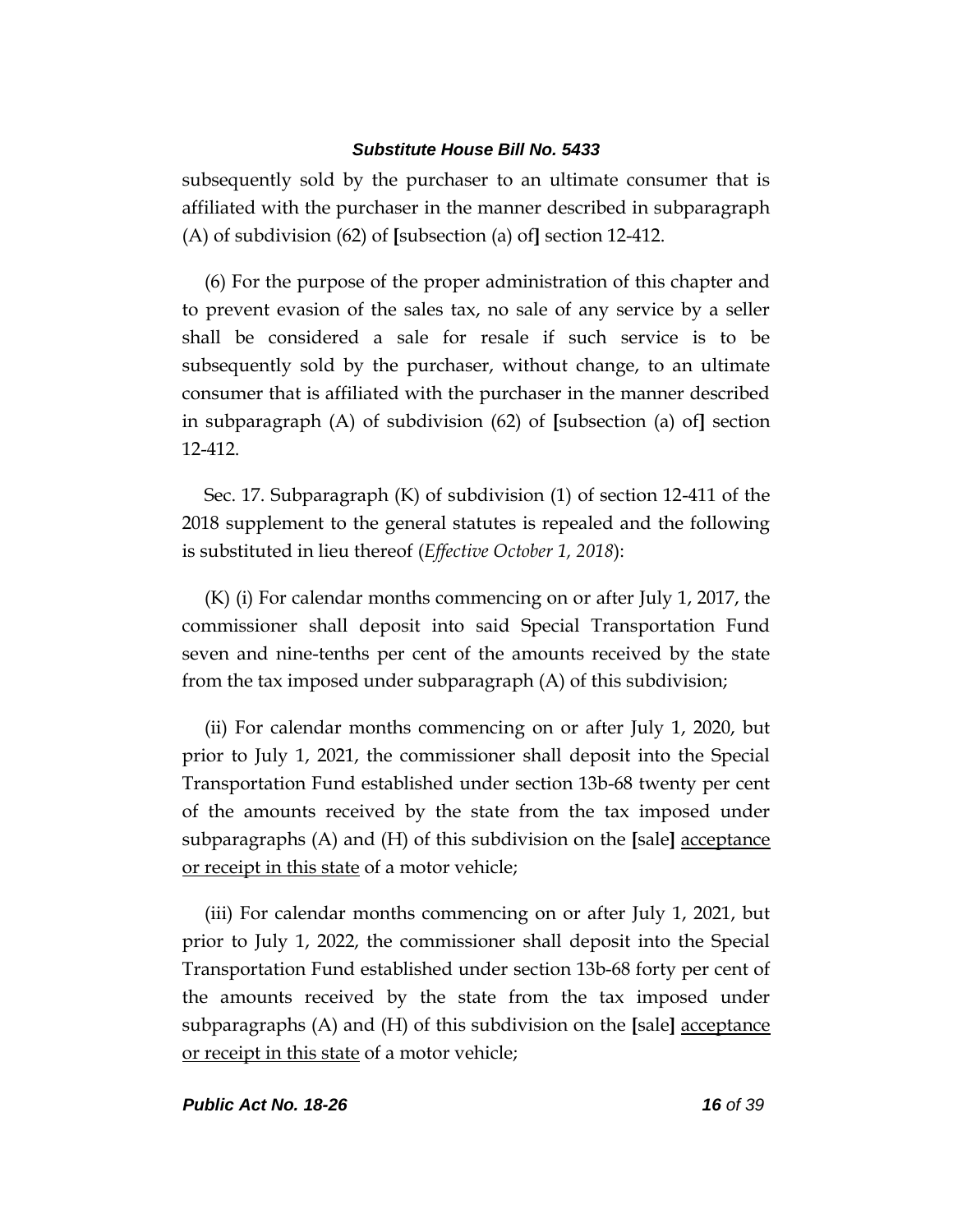(iv) For calendar months commencing on or after July 1, 2022, but prior to July 1, 2023, the commissioner shall deposit into the Special Transportation Fund established under section 13b-68 sixty per cent of the amounts received by the state from the tax imposed under subparagraphs (A) and (H) of this subdivision on the **[**sale**]** acceptance or receipt in this state of a motor vehicle;

(v) For calendar months commencing on or after July 1, 2023, but prior to July 1, 2024, the commissioner shall deposit into the Special Transportation Fund established under section 13b-68 eighty per cent of the amounts received by the state from the tax imposed under subparagraphs (A) and (H) of this subdivision on the **[**sale**]** acceptance or receipt in this state of a motor vehicle; and

(vi) For calendar months commencing on or after July 1, 2024, the commissioner shall deposit into the Special Transportation Fund established under section 13b-68 one hundred per cent of the amounts received by the state from the tax imposed under subparagraphs (A) and (H) of this subdivision on the **[**sale**]** acceptance or receipt in this state of a motor vehicle.

Sec. 18. Subdivisions (14) and (15) of section 12-411 of the 2018 supplement to the general statutes are repealed and the following is substituted in lieu thereof (*Effective October 1, 2018*):

(14) (A) For the purpose of the proper administration of this chapter and to prevent evasion of the use tax, a purchase of any service described in **[**subparagraph (I) of subdivision (2)**]** subdivision (37) of subsection (a) of section 12-407 shall be considered a purchase for resale only if the service to be resold is an integral, inseparable component part of a service described in said **[**subparagraph (I) which**]** subdivision that is to be subsequently sold by the purchaser to an ultimate consumer. The purchaser of the service for resale shall maintain, in such form as the commissioner requires, records **[**which**]**

*Public Act No. 18-26 17 of 39*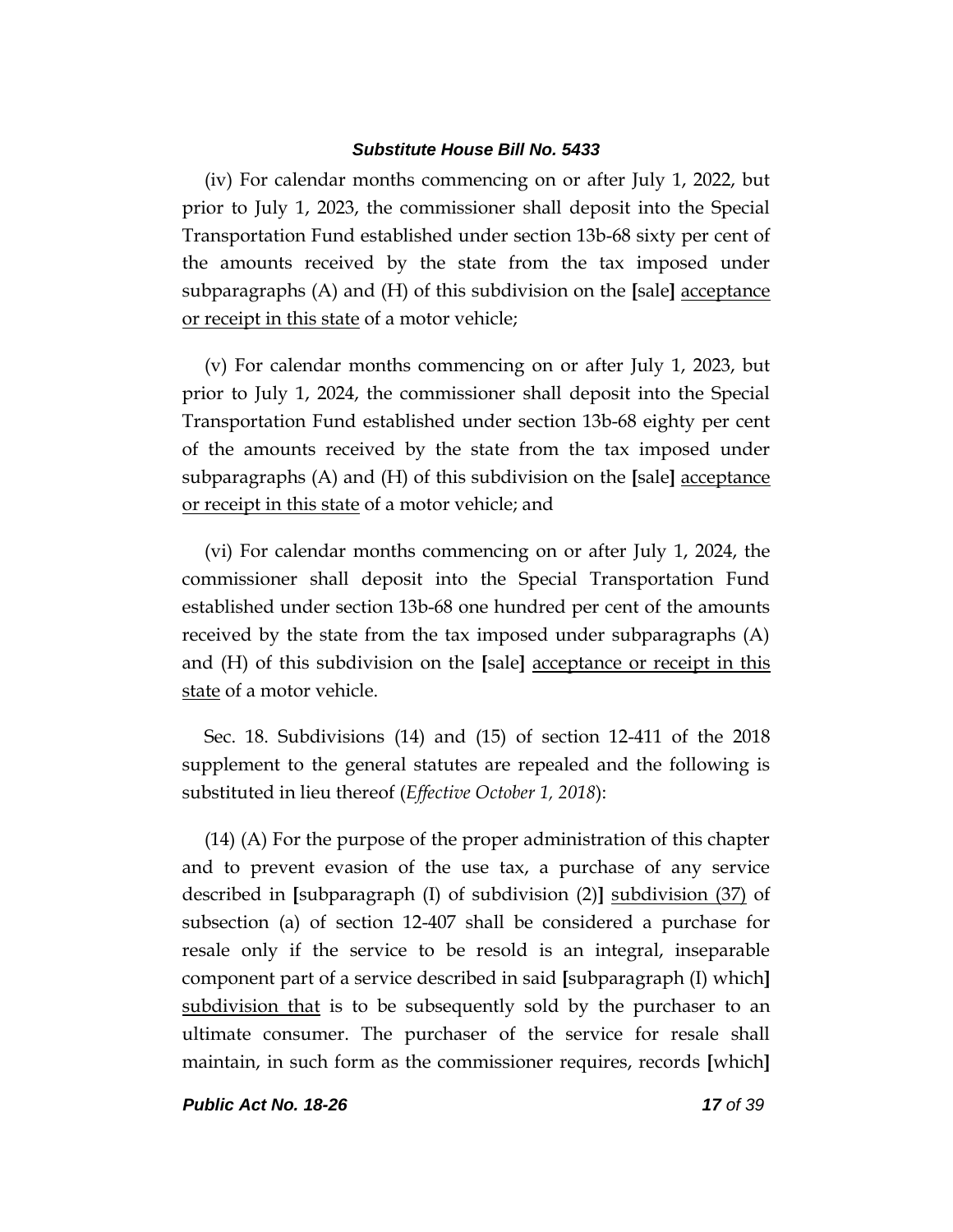that substantiate: (i) From whom the service was purchased and to whom the service was sold; (ii) the purchase price of the service; and (iii) the nature of the service to demonstrate that the service was an integral, inseparable component part of a service described in **[**subparagraph (I) of subdivision (2)**]** subdivision (37) of subsection (a) of section 12-407 **[**which**]** that was subsequently sold to a consumer.

(B) Notwithstanding the provisions of subparagraph (A) of this subdivision, no purchase of a service described in **[**subparagraph (I) of subdivision (2)**]** subdivision (37) of subsection (a) of section 12-407 by a purchaser shall be considered a purchase for resale if such service is to be subsequently sold by the purchaser to an ultimate consumer that is affiliated with the purchaser in the manner described in subparagraph (A) of subdivision (62) of **[**subsection (a) of**]** section 12-412.

(15) For the purpose of the proper administration of this chapter and to prevent evasion of the use tax, no purchase of any service by a purchaser shall be considered a purchase for resale if such service is to be subsequently sold by the purchaser, without change, to an ultimate consumer that is affiliated with the purchaser in the manner described in subparagraph (A) of subdivision (62) of **[**subsection (a) of**]** section 12-412.

Sec. 19. Subdivision (14) of section 12-412 of the 2018 supplement to the general statutes is repealed and the following is substituted in lieu thereof (*Effective October 1, 2018*):

(14) (A) Nonreturnable containers and returnable dairy product containers when sold without the contents to persons who place the contents in the container and sell the contents together with the container; (B) containers when sold with the contents if the sales price of the contents is not required to be included in the measure of the taxes imposed by this chapter; (C) returnable containers when sold with the contents in connection with a retail sale of the contents or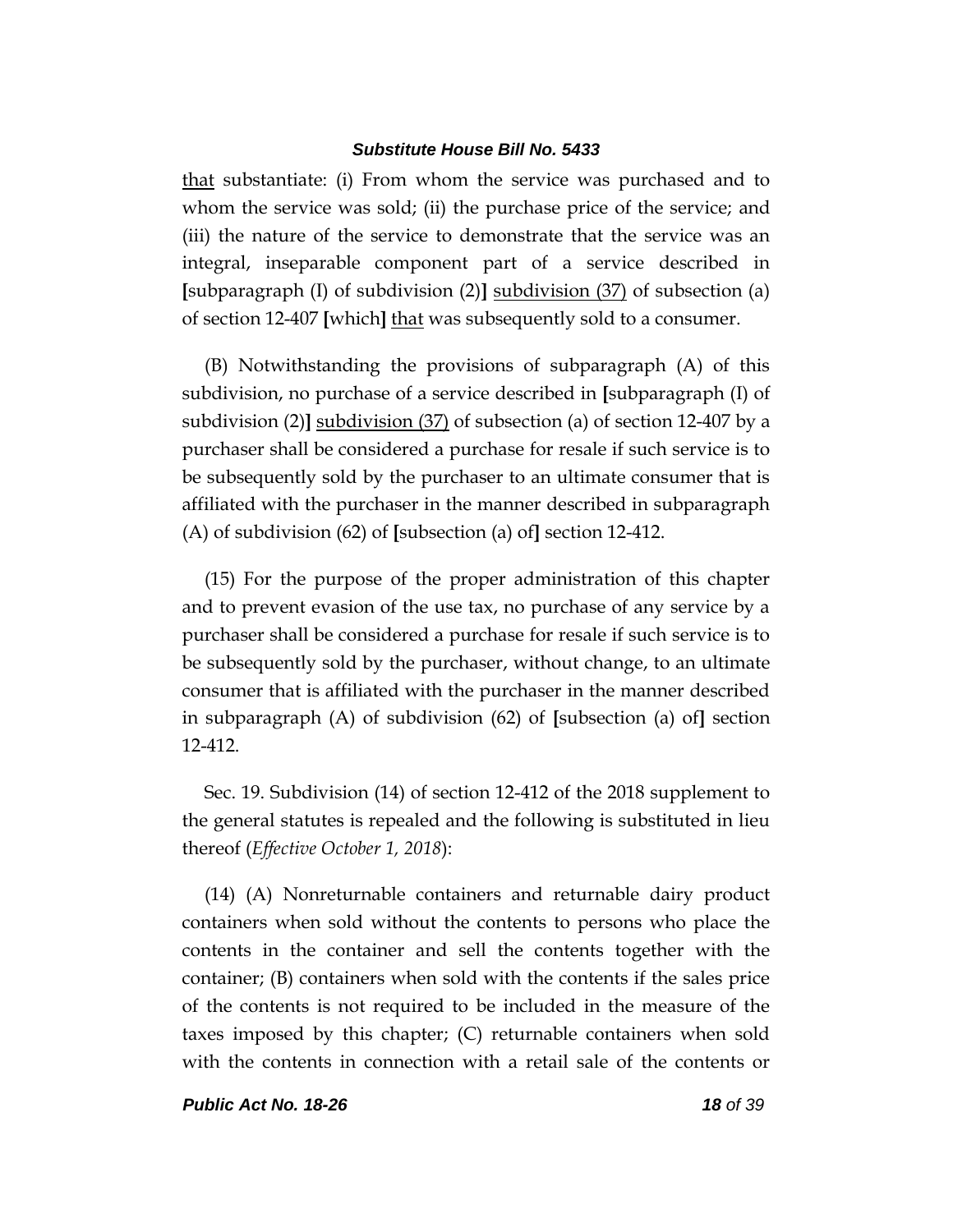when resold for refilling. As used herein, "returnable containers" means containers of a kind customarily returned by the buyer of the contents for reuse, but does not mean nonrefillable beverage containers, as defined in **[**subdivision (10) of**]** section 22a-243. All other containers are "nonreturnable containers". Nothing in this subsection shall be construed so as to tax the gross receipts from the sale of or the storage, use or other consumption in this state of bags in which feed for livestock and poultry **[**, as defined in subdivision (12) of this section,**]** is customarily contained.

Sec. 20. Subdivision (19) of section 12-412 of the 2018 supplement to the general statutes is repealed and the following is substituted in lieu thereof (*Effective October 1, 2018*):

(19) Sales of and the storage, use or other consumption of (A) oxygen, blood or blood plasma when sold for medical use in humans or animals; (B) artificial devices individually designed, constructed or altered solely for the use of a particular person with physical disability so as to become a brace, support, supplement, correction or substitute for the bodily structure, including the extremities of the individual, and repair or replacement parts and repair services rendered to property described in this subparagraph; (C) artificial limbs, artificial eyes and other equipment worn as a correction or substitute for any functioning portion of the body, custom-made wigs or hairpieces for persons with medically diagnosed total and permanent hair loss as a result of disease or the treatment of disease, artificial hearing aids when designed to be worn on the person of the owner or user, closed circuit television equipment used as a reading aid by persons who are visually impaired and repair or replacement parts and repair services rendered to property described in this subparagraph; (D) canes, crutches, walkers, **[**wheel chairs**]** wheelchairs and inclined stairway chairlifts for the use of any person with physical disability, and repair or replacement parts and repair services to property described in this

*Public Act No. 18-26 19 of 39*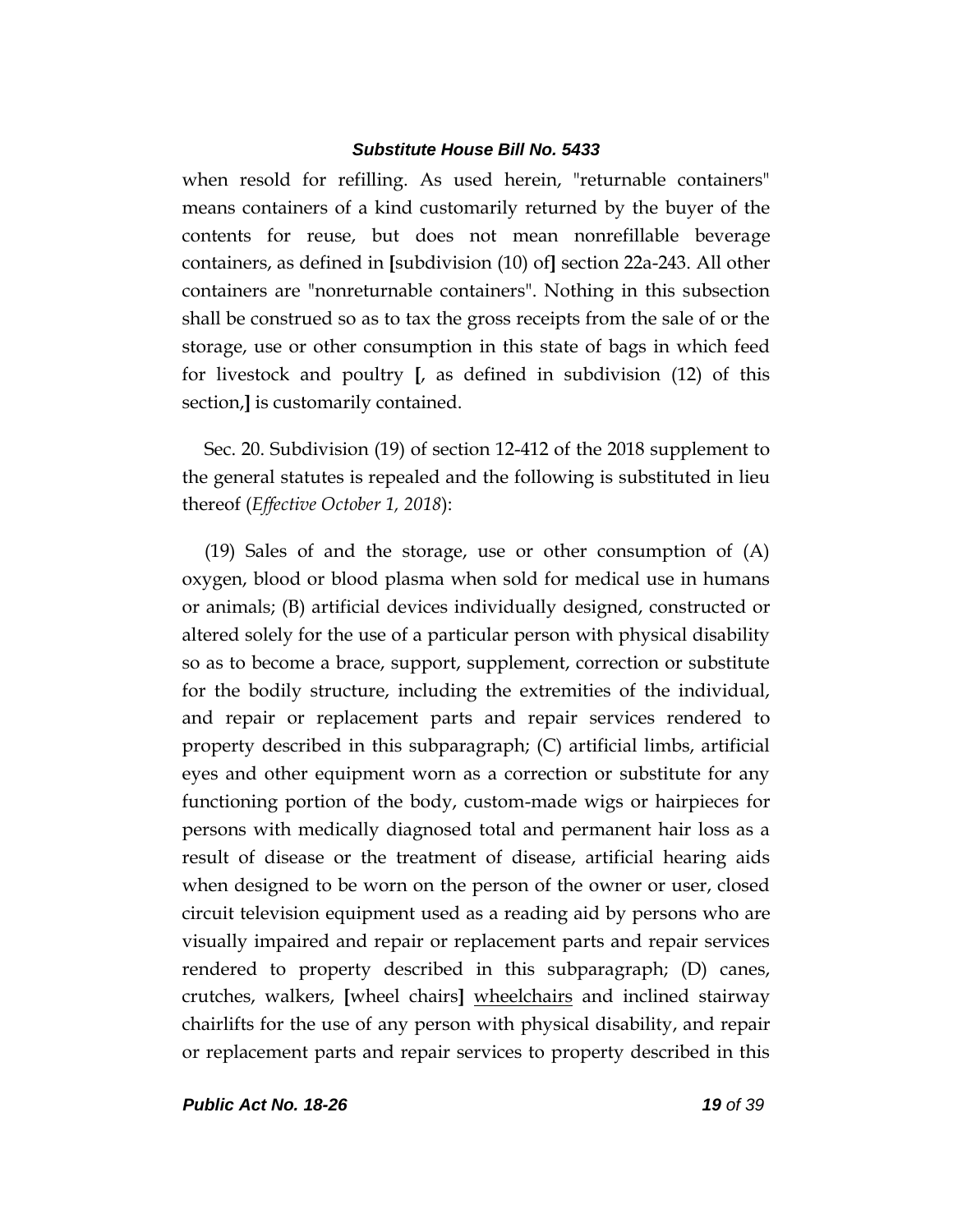subparagraph; (E) any equipment used in support of or to supply vital life functions, including oxygen supply equipment used for humans or animals, kidney dialysis machines and any other such device used in necessary support of vital life functions, and apnea monitors, and repair or replacement parts and repair services rendered to property described in this subparagraph; and (F) support hose that is specially designed to aid in the circulation of blood and is purchased by a person who has a medical need for such hose. Repair or replacement parts are exempt whether purchased separately or in conjunction with the item for which they are intended, and whether such parts continue the original function or enhance the functionality of such item. As used in this subdivision, "repair services" means services that are described in subparagraph (Q) or (CC) of subdivision (37) of subsection (a) of section 12-407.

Sec. 21. Section 12-416a of the general statutes is repealed and the following is substituted in lieu thereof (*Effective October 1, 2018*):

The Commissioner of Revenue Services is authorized to pay to a municipal agency an amount not to exceed fifty per cent of the tax actually collected as the result of an assessment made under section 12- 415 or 12-416 against the purchaser of a vessel, as defined in subdivision (24) of subsection (a) of section 12-407, if said commissioner, in the commissioner's sole discretion, determines that information provided by such agency was instrumental in the making of such assessment. Notwithstanding the provisions of section 12-15, the commissioner may disclose to a municipal agency that receives a payment under this section the name and address of the person against whom the assessment is made, the amount of the tax actually assessed and the amount of the tax actually collected with respect to which such a payment may be made.

Sec. 22. Subdivisions (3) to (5), inclusive, of section 12-426 of the general statutes are repealed and the following is substituted in lieu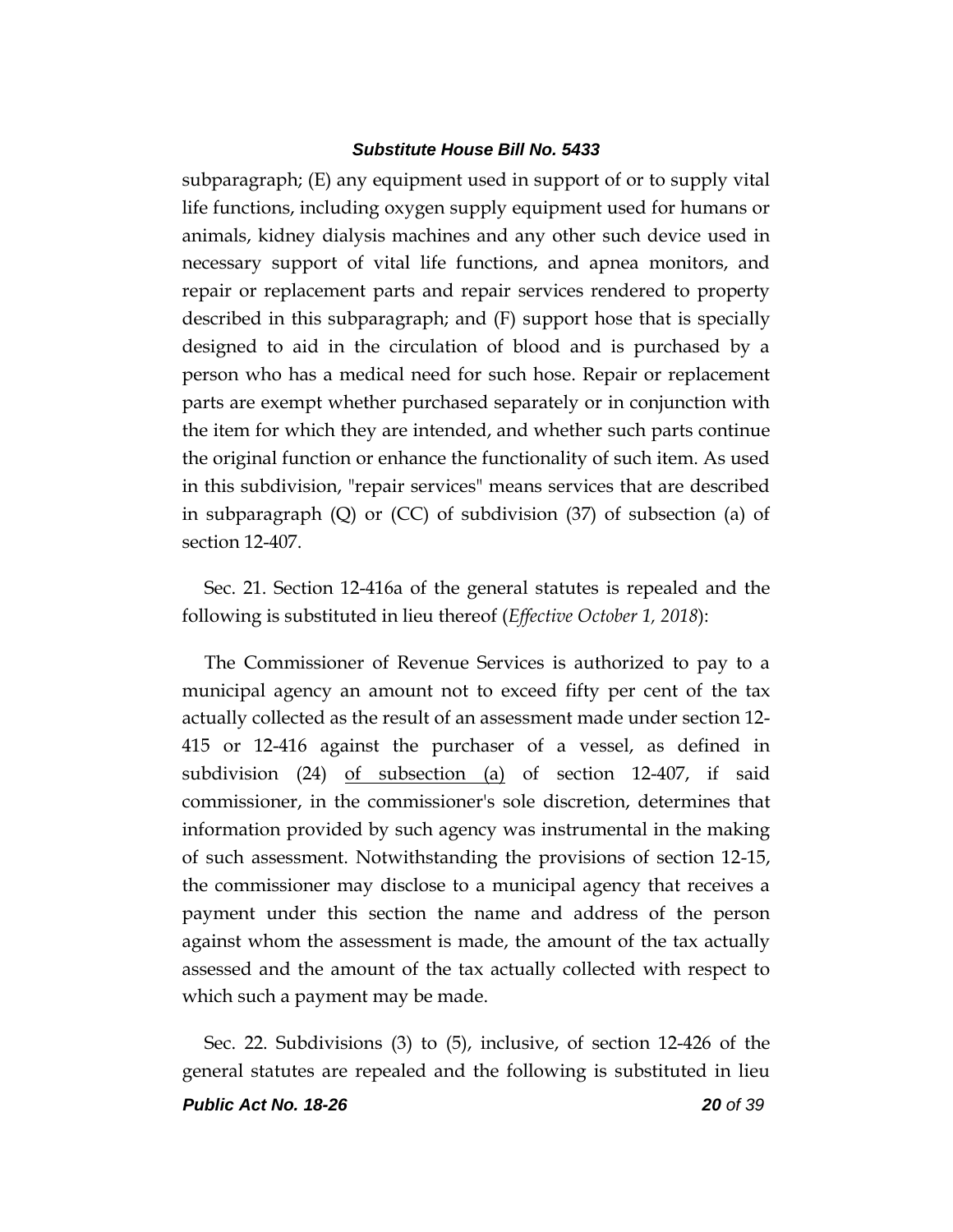thereof (*Effective October 1, 2018*):

(3) (A) Every seller, every retailer as **[**defined**]** described in subparagraph (B) of subdivision (12) <u>of subsection (a)</u> of section 12-407 and every person storing, accepting, consuming or otherwise using in this state services or tangible personal property purchased from a retailer shall keep such records, receipts, invoices and other pertinent papers in such form as the commissioner requires.

(B) In addition any records required pursuant to subparagraph (A) of this subdivision, each materialman collecting tax as allowed under the provisions of subparagraph (C) of subdivision (2) of section 12-408 shall keep the following records with respect to each sale of building materials or services described in said subparagraph (C): (i) The date of such sale; (ii) proof that the sale meets the qualifications described in said subparagraph  $(C)$ ; (iii) the amount of credit, if any, extended by such materialman to such contractor, subcontractor or repairman for each such sale; (iv) the terms for payment of the purchase price or repayment of any such credit; and (v) the date or dates on which such purchase price is paid or such credit is repaid, in whole or in part, and the amount of each such payment or repayment. Such records shall be kept for a period of three years from the date the tax on each such sale is paid **[**over**]** to the commissioner in full, provided the commissioner may consent to their destruction within that period or may require that they be kept longer.

(4) The commissioner or any person authorized by **[**him**]** the commissioner may examine the books, papers, records and equipment of any person selling services or tangible personal property and any person liable for the use tax, and may investigate the character of the business of the person **[**in order**]** to verify the accuracy of any return made or, if no return is made by the person, to ascertain and determine the amount required to be paid.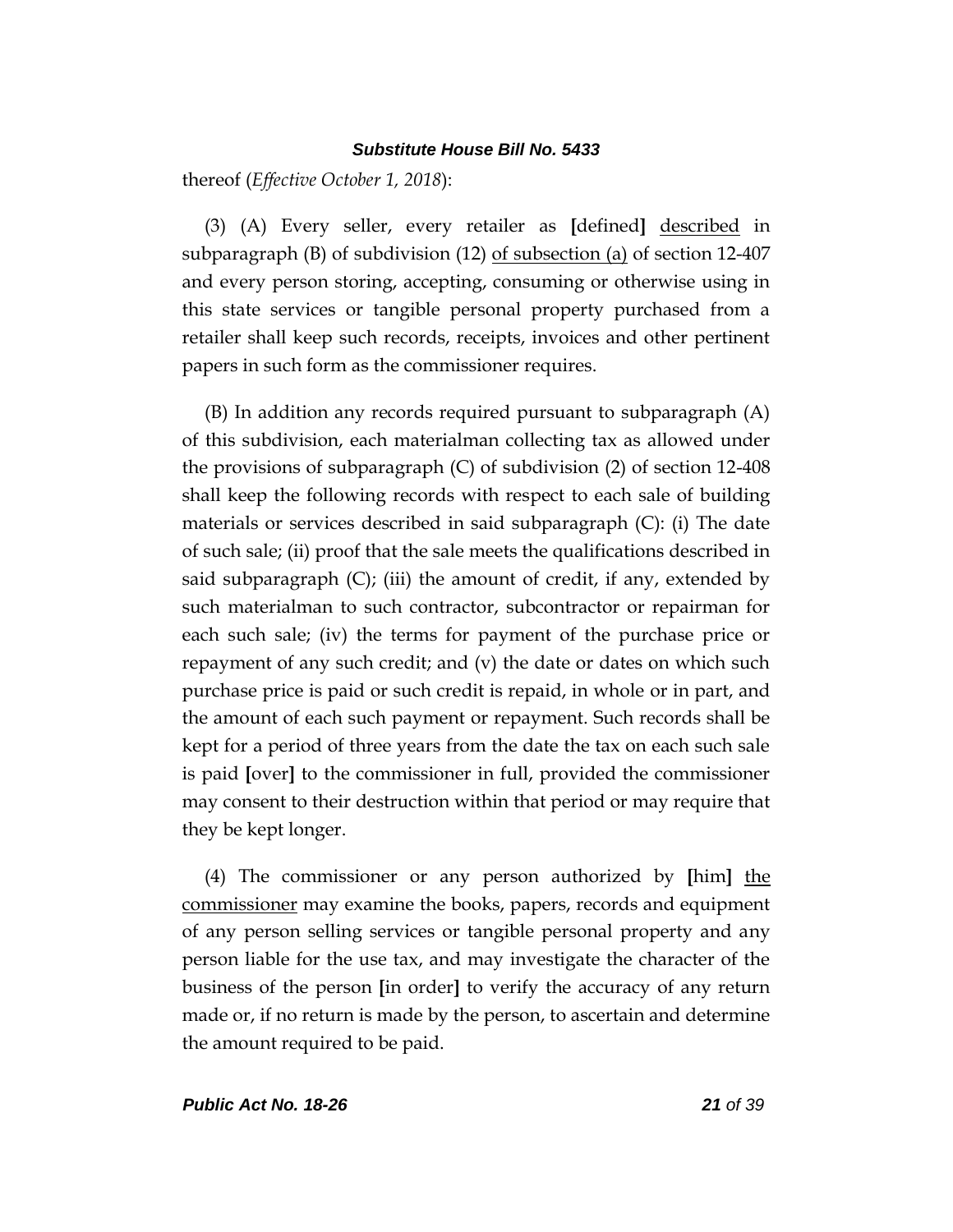(5) In administration of the use tax the commissioner may require the filing of information reports by any person or class of persons having in **[**his or their**]** the person's or persons' possession or custody information relating to sales of services or tangible personal property the storage, acceptance, consumption or other use of which is subject to the tax. Such reports shall be filed when the commissioner requires and shall set forth the names and addresses of purchasers of the services or tangible personal property, the sales price of the services or property, the date of sale and such other information as the commissioner may require.

Sec. 23. Section 12-432a of the general statutes is repealed and the following is substituted in lieu thereof (*Effective October 1, 2018*):

No retailer, as **[**defined in subdivision (g) of subsection (12)**]** described in subparagraph (K) of subdivision (12) of subsection (a) of section 12-407, who fails to comply with the provisions of this chapter shall maintain any action in law or equity in this state on any sale or transaction included under said **[**subdivision (g) of subsection (12)**]** subparagraph.

Sec. 24. Subsection (e) of section 12-667 of the general statutes is repealed and the following is substituted in lieu thereof (*Effective October 1, 2018*):

(e) The commissioner, if **[**he**]** the commissioner deems it necessary in order to **[**insure**]** ensure payment to or facilitate the collection by the state of the amount of surcharges, may permit or require returns and payment of the amount of surcharges for other than monthly or quarterly periods.

Sec. 25. Clause (i) of subparagraph (C) of subdivision (9) of subsection (a) of section 12-700 of the general statutes is repealed and the following is substituted in lieu thereof (*Effective October 1, 2018*):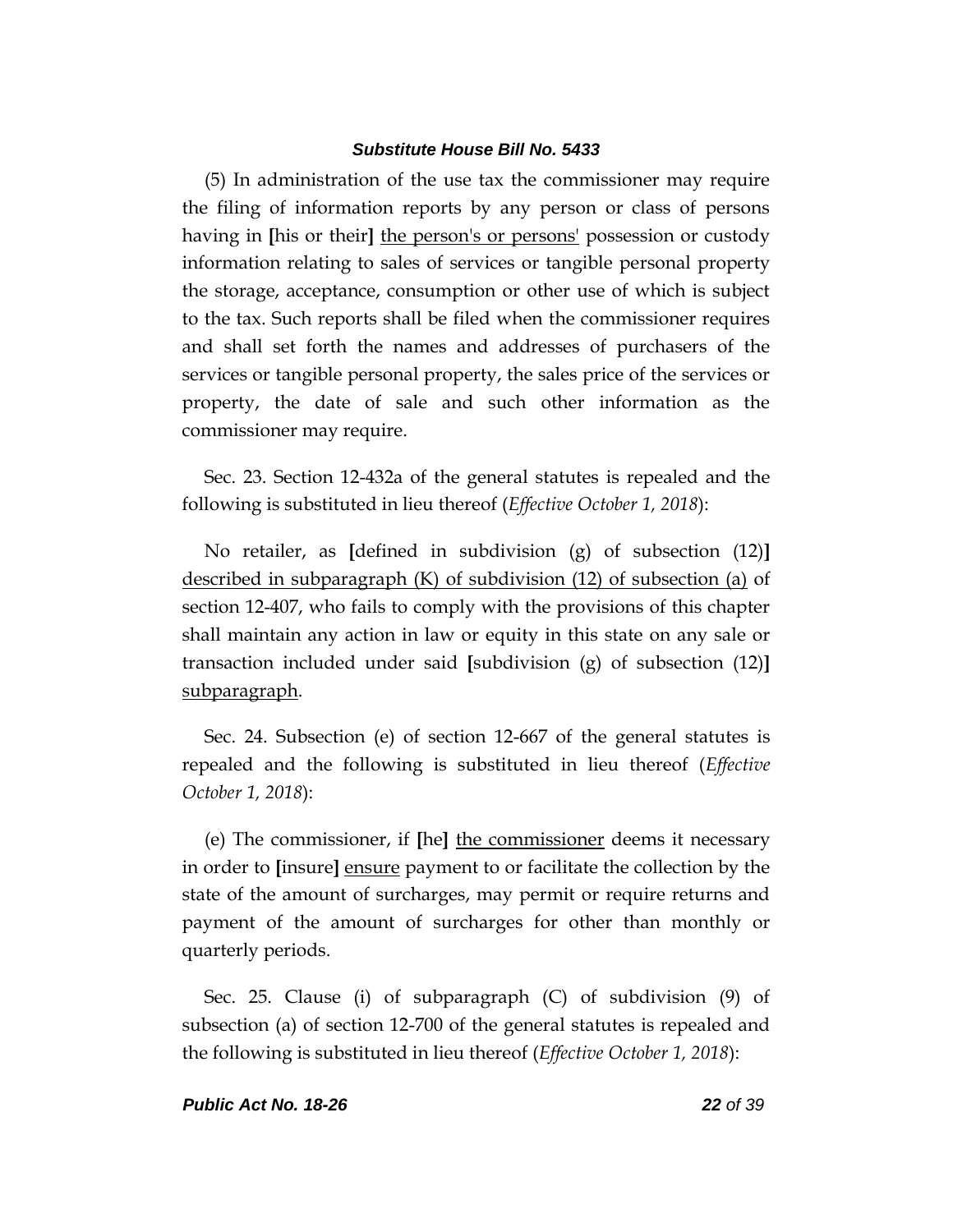(C) (i) For any husband and wife who file a return under the federal income tax for such taxable year as married individuals filing jointly or any person who files a return under the federal income tax for such taxable year as a surviving spouse, as defined in Section 2(a) of the Internal Revenue Code:

| Connecticut Taxable Income | Rate of Tax                      |
|----------------------------|----------------------------------|
| Not over \$20,000          | 3.0%                             |
| Over \$20,000 but not      | \$600.00, plus 5.0% of the       |
| over \$100,000             | excess over \$20,000             |
| Over \$100,000 but not     | \$4,600, plus 5.5% of the        |
| over \$200,000             | excess over \$100,000            |
| Over \$200,000 but not     | \$10,100, plus 6.0% of the       |
| over \$400,000             | excess over \$200,000            |
| Over \$400,000 but not     | \$22,100, plus 6.5% of the       |
| over \$500,000             | excess over \$400,000            |
| Over \$500,000 but not     | \$28,600, plus 6.9% of the       |
| over \$1,000,000           | excess over [\$500,00] \$500,000 |
| Over \$1,000,000           | \$63,100, plus 6.99% of the      |
|                            | excess over \$1,000,000          |

Sec. 26. Subdivision (2) of subsection (c) of section 12-700 of the general statutes is repealed and the following is substituted in lieu thereof (*Effective October 1, 2018*):

(2) For purposes of subdivision (1) of this subsection and subsection (a) of this section, the Connecticut adjusted gross income of a part-year resident (A) changing **[**his**]** such resident's status from resident to nonresident shall be increased or decreased, as the case may be, by the items accrued under subdivision (1) of subsection (c) of section 12-717, to the extent not otherwise includable in Connecticut adjusted gross income for the taxable year, and (B) changing **[**his**]** such resident's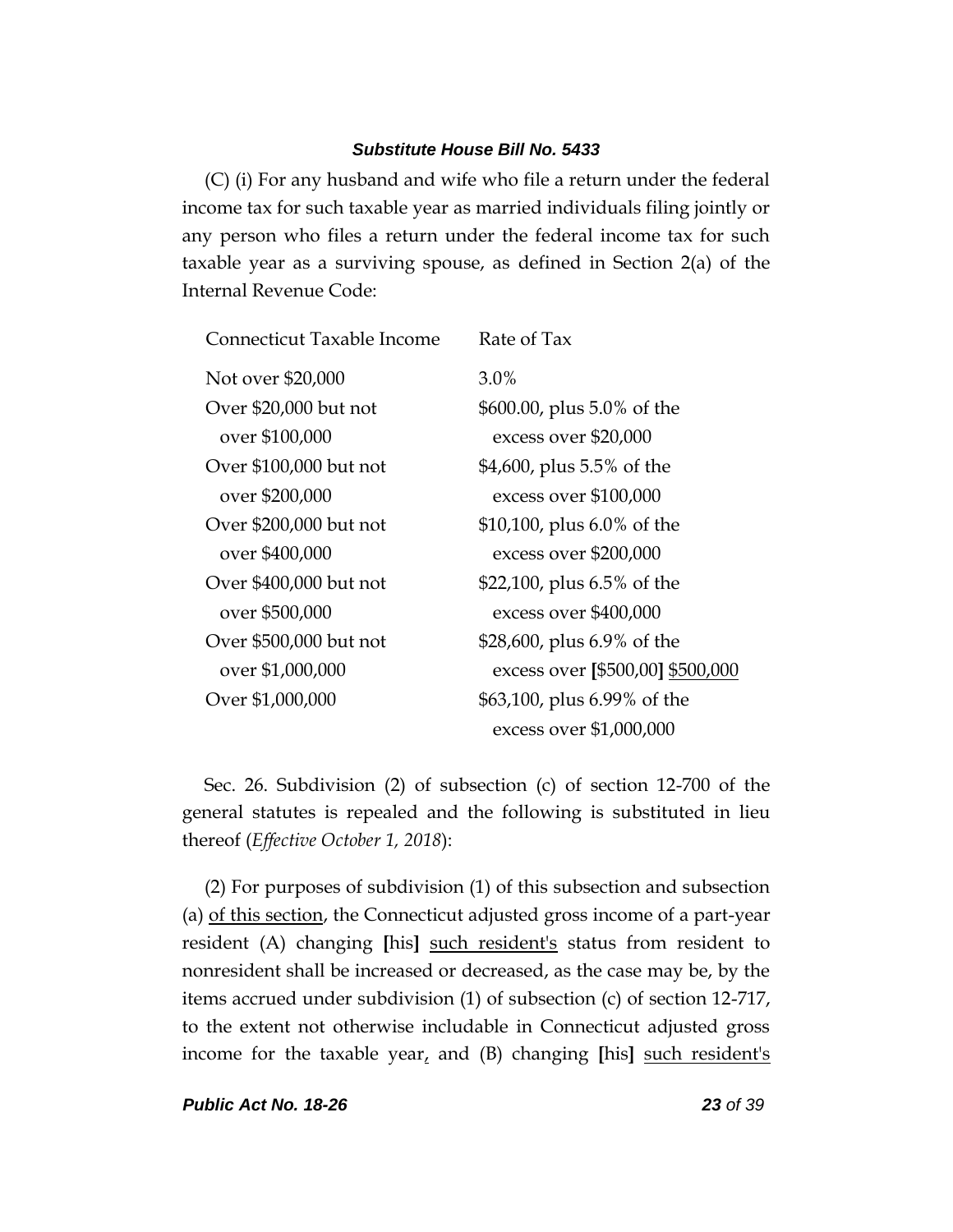status from nonresident to resident shall be increased or decreased, as the case may be, by the items accrued under subdivision (2) of subsection (c) of section 12-717, to the extent included in Connecticut adjusted gross income for the taxable year.

Sec. 27. Subdivision (20) of subsection (a) of section 12-701 of the 2018 supplement to the general statutes is repealed and the following is substituted in lieu thereof (*Effective October 1, 2018*):

(20) "Connecticut adjusted gross income" means adjusted gross income, with the following modifications:

(A) There shall be added thereto:

(i) **[**to**]** To the extent not properly includable in gross income for federal income tax purposes, any interest income from obligations issued by or on behalf of any state, political subdivision thereof, or public instrumentality, state or local authority, district or similar public entity, exclusive of such income from obligations issued by or on behalf of the state of Connecticut, any political subdivision thereof, or public instrumentality, state or local authority, district or similar public entity created under the laws of the state of Connecticut and exclusive of any such income with respect to which taxation by any state is prohibited by federal law; **[**,**]**

(ii) **[**any**]** Any exempt-interest dividends, as defined in Section 852(b)(5) of the Internal Revenue Code, exclusive of such exemptinterest dividends derived from obligations issued by or on behalf of the state of Connecticut, any political subdivision thereof, or public instrumentality, state or local authority, district or similar public entity created under the laws of the state of Connecticut and exclusive of such exempt-interest dividends derived from obligations, the income with respect to which taxation by any state is prohibited by federal law; **[**,**]**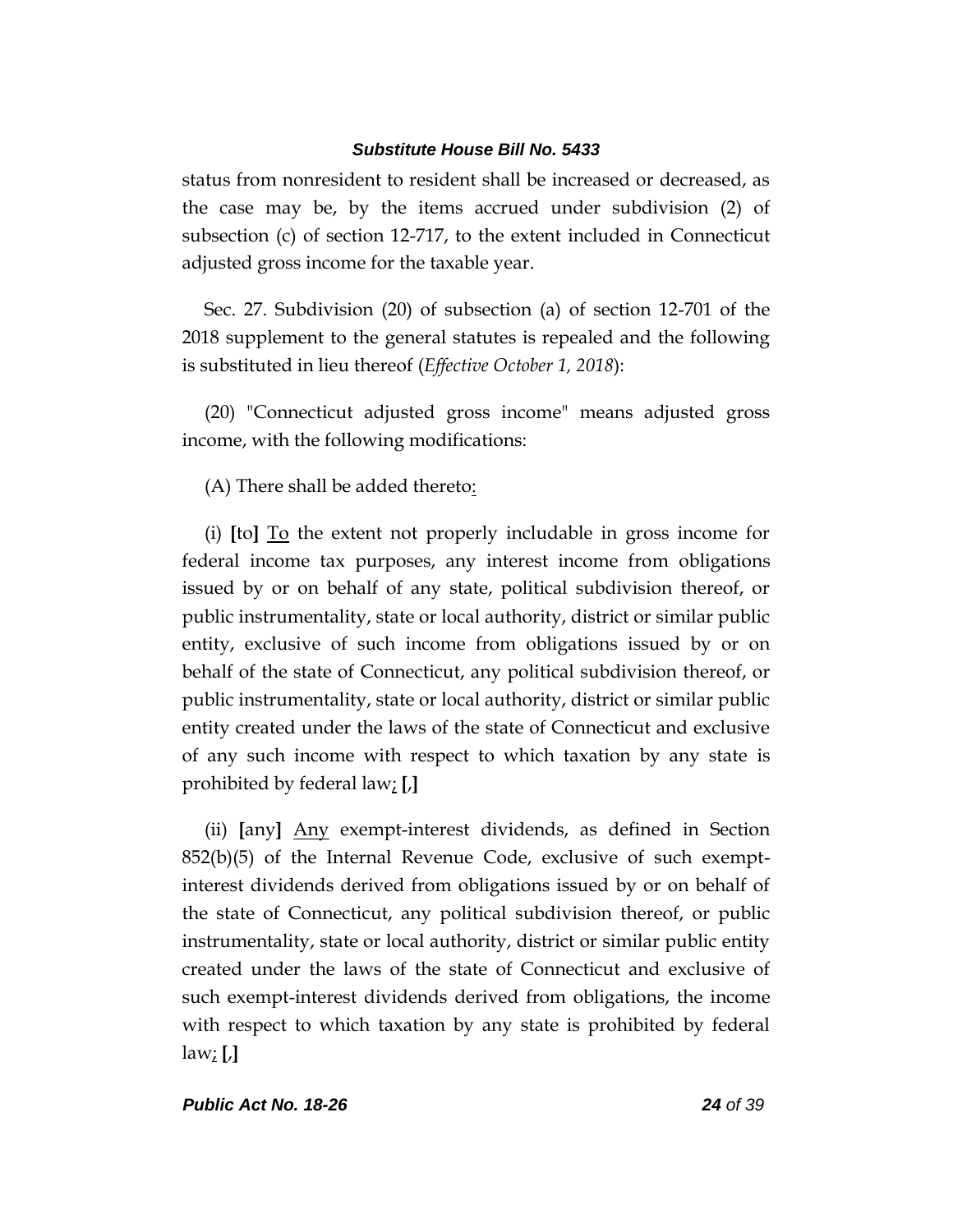(iii) **[**any**]** Any interest or dividend income on obligations or securities of any authority, commission or instrumentality of the United States which federal law exempts from federal income tax but does not exempt from state income taxes; **[**,**]**

(iv) **[**to**]** To the extent included in gross income for federal income tax purposes for the taxable year, the total taxable amount of a lump sum distribution for the taxable year deductible from such gross income in calculating federal adjusted gross income; **[**,**]**

(v) **[**to**]** To the extent properly includable in determining the net gain or loss from the sale or other disposition of capital assets for federal income tax purposes, any loss from the sale or exchange of obligations issued by or on behalf of the state of Connecticut, any political subdivision thereof, or public instrumentality, state or local authority, district or similar public entity created under the laws of the state of Connecticut, in the income year such loss was recognized; **[**,**]**

(vi) **[**to**]** To the extent deductible in determining federal adjusted gross income, any income taxes imposed by this state; **[**,**]**

(vii) **[**to**]** To the extent deductible in determining federal adjusted gross income, any interest on indebtedness incurred or continued to purchase or carry obligations or securities the interest on which is exempt from tax under this chapter; **[**,**]**

(viii) **[**expenses**]** Expenses paid or incurred during the taxable year for the production or collection of income which is exempt from taxation under this chapter or the management, conservation or maintenance of property held for the production of such income, and the amortizable bond premium for the taxable year on any bond the interest on which is exempt from tax under this chapter to the extent that such expenses and premiums are deductible in determining federal adjusted gross income; **[**,**]**

#### *Public Act No. 18-26 25 of 39*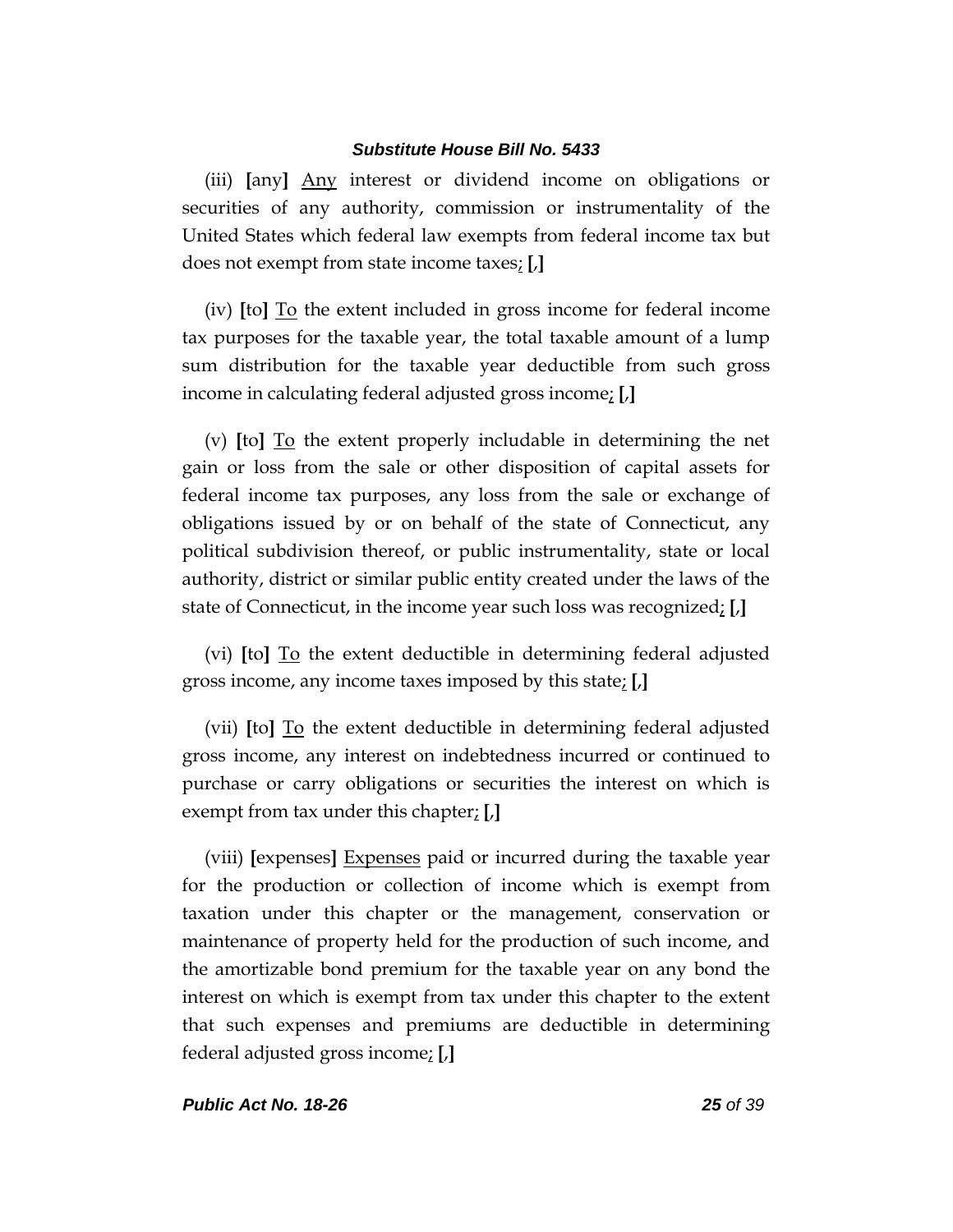(ix) **[**for**]** For property placed in service after September 10, 2001, but prior to September 11, 2004, in taxable years ending after September 10, 2001, any additional allowance for depreciation under subsection (k) of Section 168 of the Internal Revenue Code, as provided by Section 101 of the Job Creation and Worker Assistance Act of 2002, to the extent deductible in determining federal adjusted gross income; **[**,**]**

(x) **[**to**]** To the extent deductible in determining federal adjusted gross income, the deduction allowable as qualified domestic production activities income, pursuant to Section 199 of the Internal Revenue Code; **[**,**]**

(xi) **[**to**]** To the extent not properly includable in gross income for federal income tax purposes for the taxable year, any income from the discharge of indebtedness, in taxable years ending after December 31, 2008, in connection with any reacquisition, after December 31, 2008, and before January 1, 2011, of an applicable debt instrument or instruments, as those terms are defined in Section 108 of the Internal Revenue Code, as amended by Section 1231 of the American Recovery and Reinvestment Act of 2009, the inclusion of which income in federal gross income for the taxable year is deferred, as provided by said Section 1231; **[**,**]**

(xii) **[**to**]** To the extent not properly includable in gross income for federal income tax purposes, an amount equal to (I) any distribution from a manufacturing reinvestment account not used in accordance with subdivision (3) of subsection (c) of section 32-9zz to the extent that a contribution to such account was subtracted from federal adjusted gross income pursuant to clause (xix) of subparagraph (B) of this subdivision in computing Connecticut adjusted gross income for the current or a preceding taxable year, and (II) any return of money from a manufacturing reinvestment account pursuant to subsection (d) of section 32-9zz to the extent that a contribution to such account was subtracted from federal adjusted gross income pursuant to clause (xix)

*Public Act No. 18-26 26 of 39*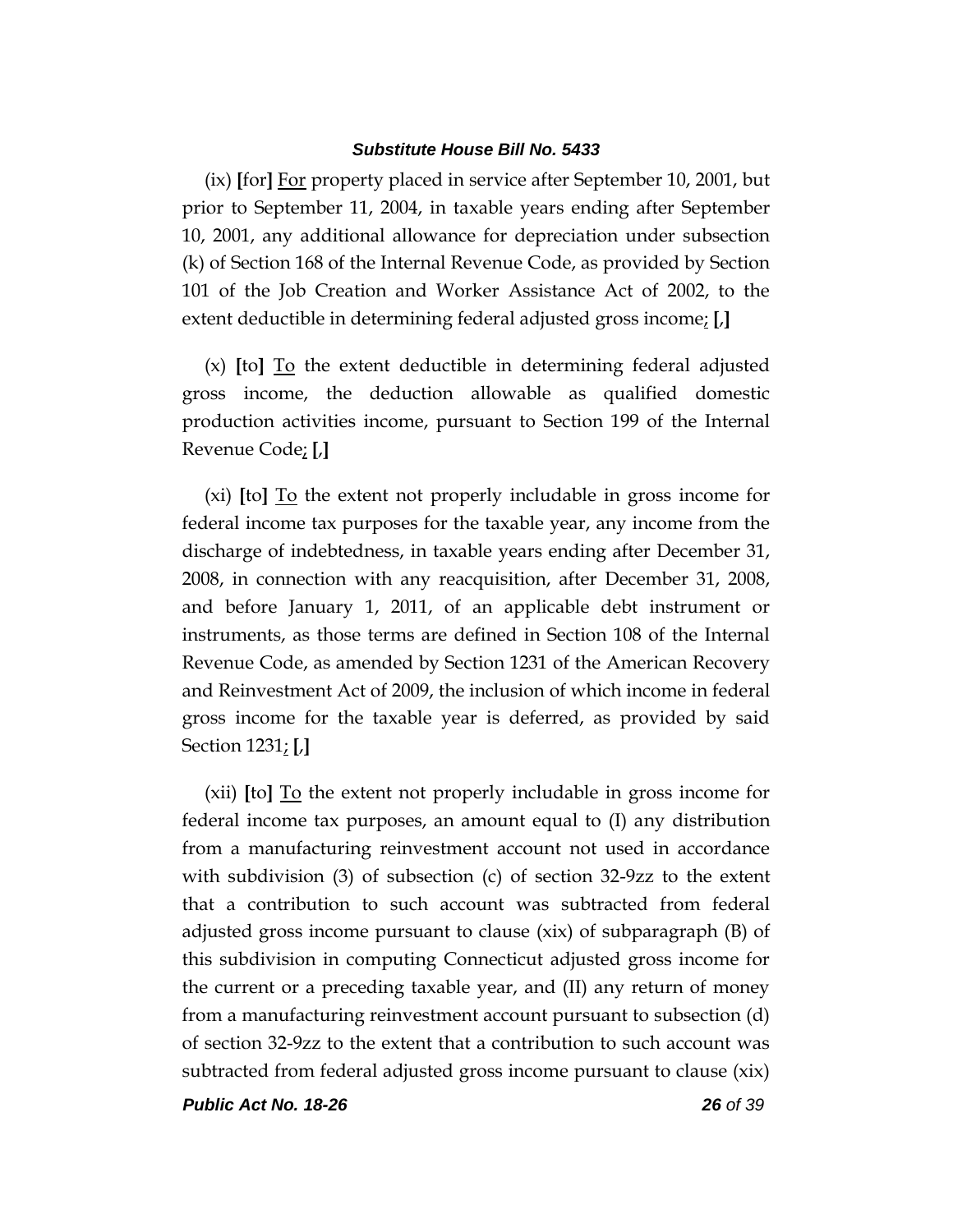of subparagraph (B) of this subdivision in computing Connecticut adjusted gross income for the current or a preceding taxable year; **[**,**]** and

(xiii) **[**to**]** To the extent not properly includable in gross income for federal income tax purposes, an amount equal to any compensation required to be recognized under Section 457A of the Internal Revenue Code that is attributable to services performed within this state.

(B) There shall be subtracted therefrom:

(i) **[**to**]** To the extent properly includable in gross income for federal income tax purposes, any income with respect to which taxation by any state is prohibited by federal law; **[**,**]**

(ii) **[**to**]** To the extent allowable under section 12-718, exempt dividends paid by a regulated investment company; **[**,**]**

(iii) To the extent properly includable in gross income for federal income tax purposes, the amount of any refund or credit for overpayment of income taxes imposed by this state, or any other state of the United States or a political subdivision thereof, or the District of Columbia; **[**, to the extent properly includable in gross income for federal income tax purposes,**]**

(iv) **[**to**]** To the extent properly includable in gross income for federal income tax purposes and not otherwise subtracted from federal adjusted gross income pursuant to clause (x) of this subparagraph in computing Connecticut adjusted gross income, any tier 1 railroad retirement benefits; **[**,**]**

(v) **[**to**]** To the extent any additional allowance for depreciation under Section 168(k) of the Internal Revenue Code, as provided by Section 101 of the Job Creation and Worker Assistance Act of 2002, for property placed in service after December 31, 2001, but prior to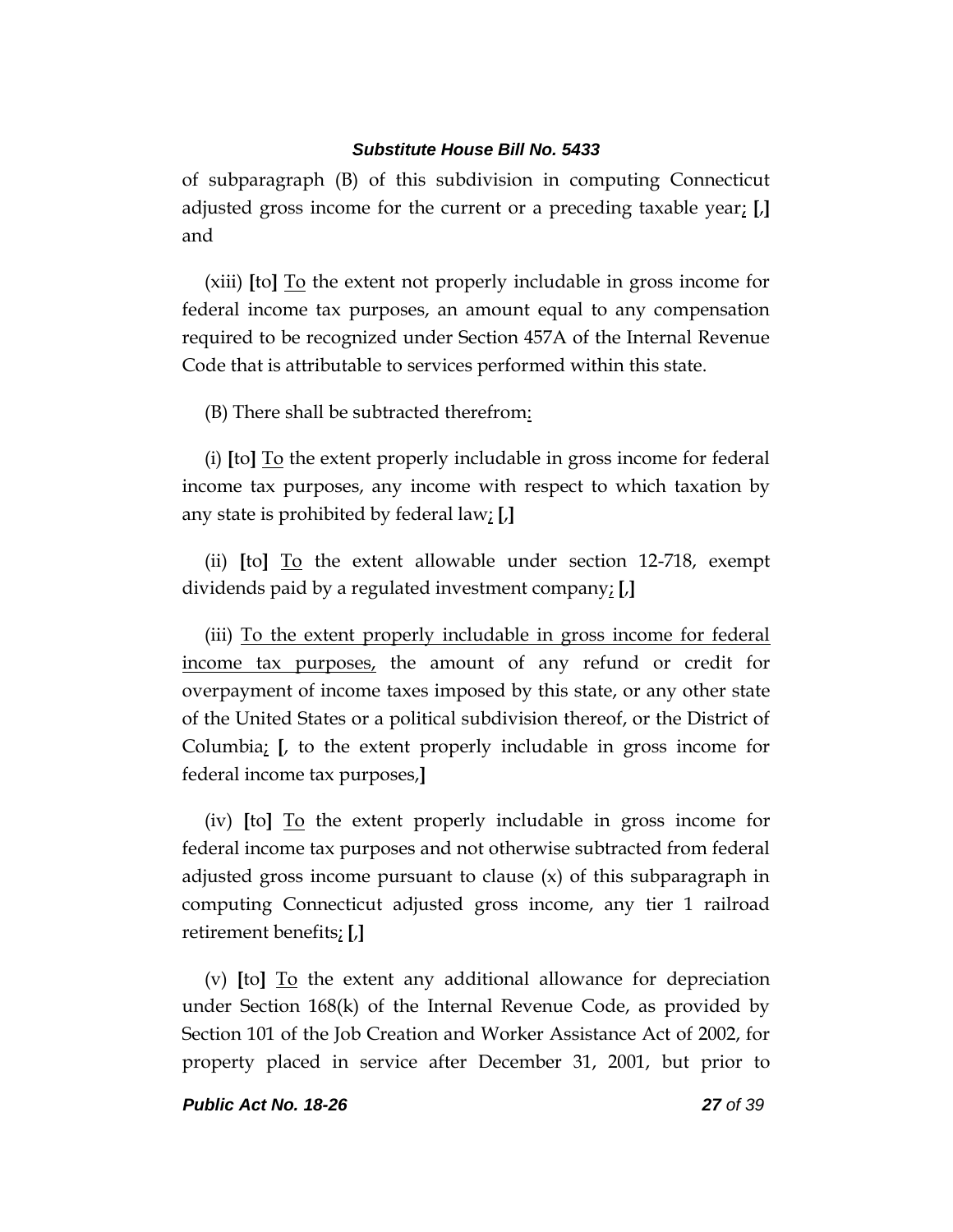September 10, 2004, was added to federal adjusted gross income pursuant to subparagraph (A)(ix) of this subdivision in computing Connecticut adjusted gross income for a taxable year ending after December 31, 2001, twenty-five per cent of such additional allowance for depreciation in each of the four succeeding taxable years; **[**,**]**

(vi) **[**to**]** To the extent properly includable in gross income for federal income tax purposes, any interest income from obligations issued by or on behalf of the state of Connecticut, any political subdivision thereof, or public instrumentality, state or local authority, district or similar public entity created under the laws of the state of Connecticut; **[**,**]**

(vii) **[**to**]** To the extent properly includable in determining the net gain or loss from the sale or other disposition of capital assets for federal income tax purposes, any gain from the sale or exchange of obligations issued by or on behalf of the state of Connecticut, any political subdivision thereof, or public instrumentality, state or local authority, district or similar public entity created under the laws of the state of Connecticut, in the income year such gain was recognized; **[**,**]**

(viii) **[**any**]** Any interest on indebtedness incurred or continued to purchase or carry obligations or securities the interest on which is subject to tax under this chapter but exempt from federal income tax, to the extent that such interest on indebtedness is not deductible in determining federal adjusted gross income and is attributable to a trade or business carried on by such individual; **[**,**]**

(ix) **[**ordinary**]** Ordinary and necessary expenses paid or incurred during the taxable year for the production or collection of income which is subject to taxation under this chapter but exempt from federal income tax, or the management, conservation or maintenance of property held for the production of such income, and the amortizable bond premium for the taxable year on any bond the interest on which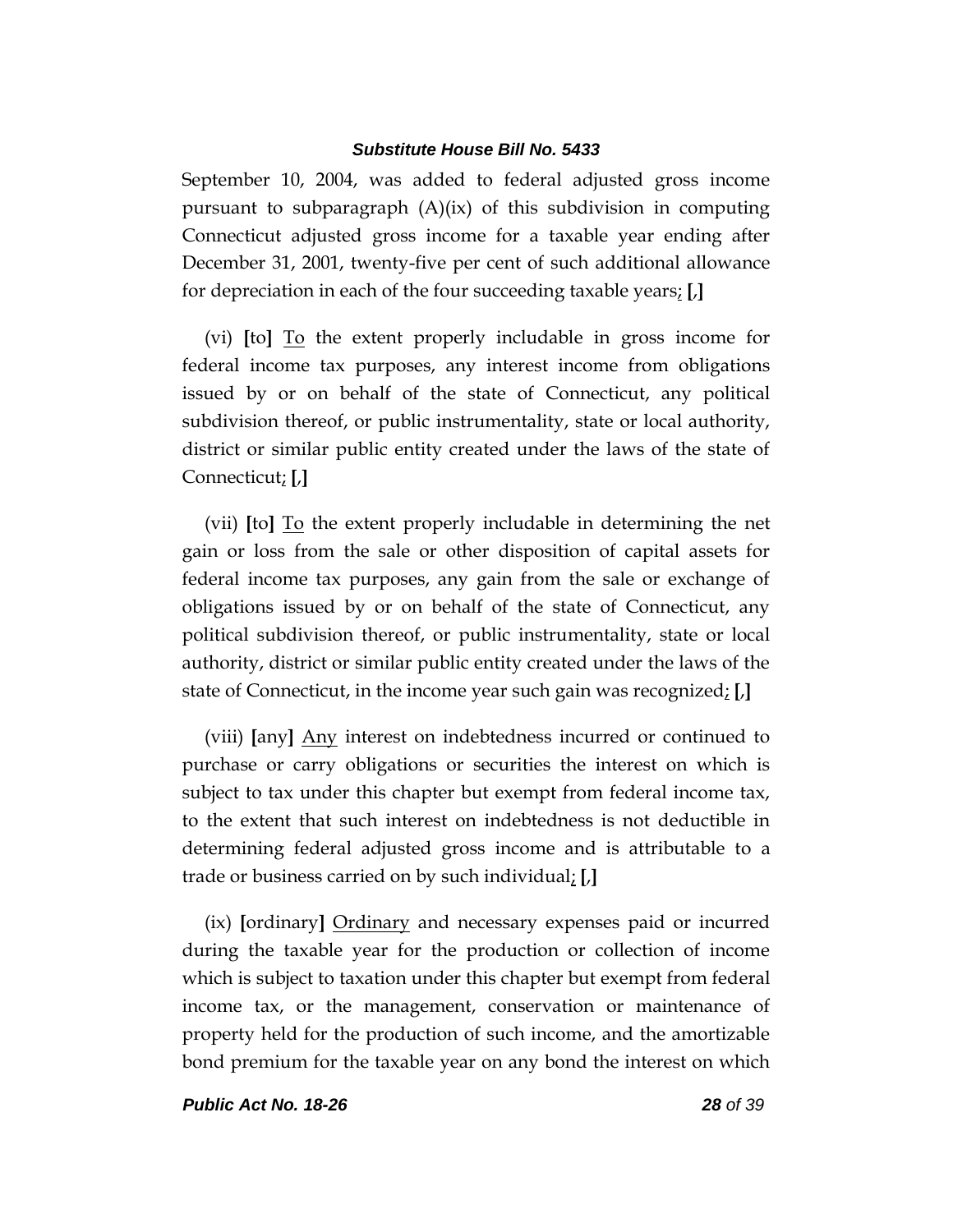is subject to tax under this chapter but exempt from federal income tax, to the extent that such expenses and premiums are not deductible in determining federal adjusted gross income and are attributable to a trade or business carried on by such individual; **[**,**]**

(x) (I) **[**for**]** For taxable years commencing prior to January 1, 2019, for a person who files a return under the federal income tax as an unmarried individual whose federal adjusted gross income for such taxable year is less than fifty thousand dollars, or as a married individual filing separately whose federal adjusted gross income for such taxable year is less than fifty thousand dollars, or for a husband and wife who file a return under the federal income tax as married individuals filing jointly whose federal adjusted gross income for such taxable year is less than sixty thousand dollars or a person who files a return under the federal income tax as a head of household whose federal adjusted gross income for such taxable year is less than sixty thousand dollars, an amount equal to the Social Security benefits includable for federal income tax purposes;

(II) **[**for**]** For taxable years commencing prior to January 1, 2019, for a person who files a return under the federal income tax as an unmarried individual whose federal adjusted gross income for such taxable year is fifty thousand dollars or more, or as a married individual filing separately whose federal adjusted gross income for such taxable year is fifty thousand dollars or more, or for a husband and wife who file a return under the federal income tax as married individuals filing jointly whose federal adjusted gross income from such taxable year is sixty thousand dollars or more or for a person who files a return under the federal income tax as a head of household whose federal adjusted gross income for such taxable year is sixty thousand dollars or more, an amount equal to the difference between the amount of Social Security benefits includable for federal income tax purposes and the lesser of twenty-five per cent of the Social Security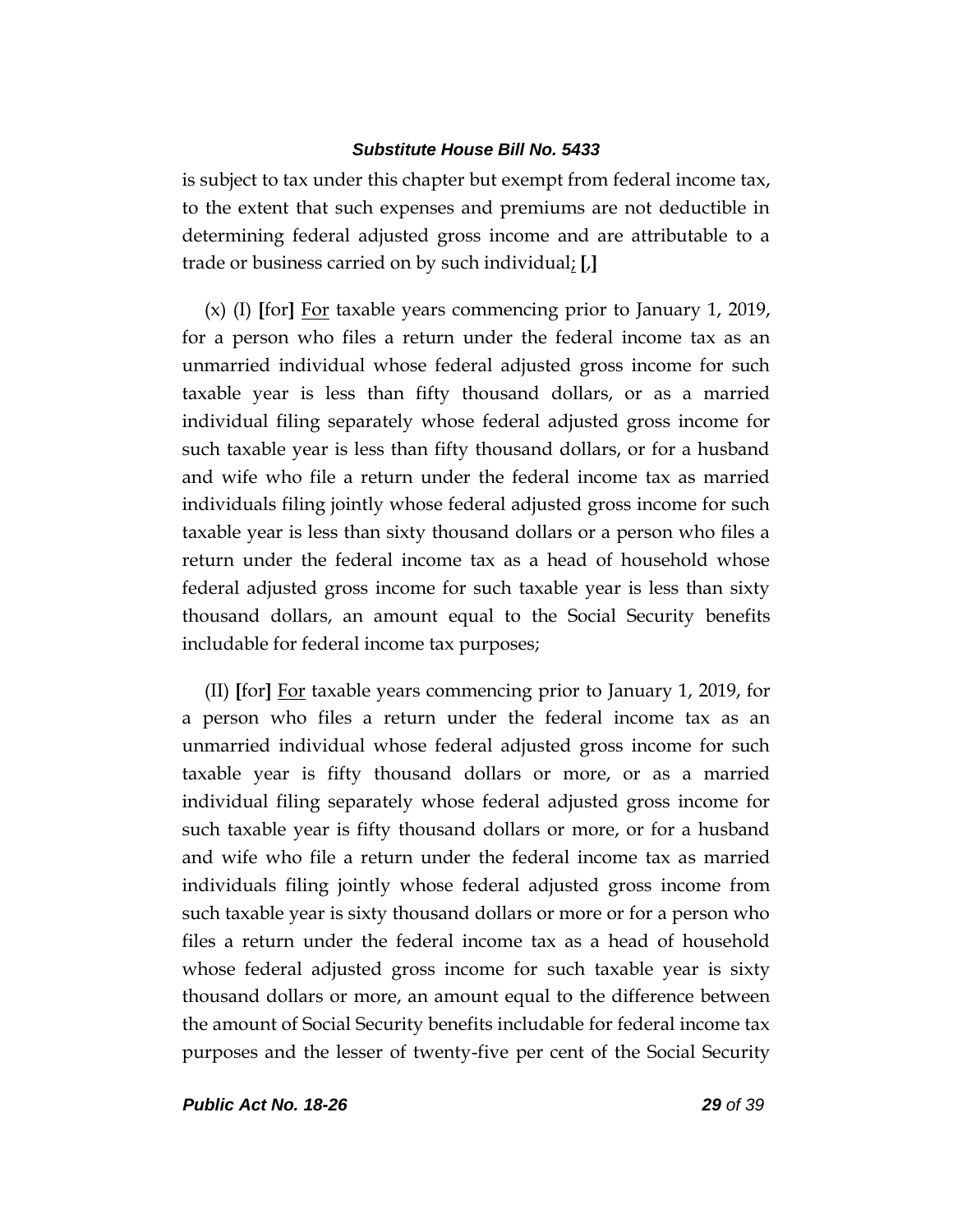benefits received during the taxable year, or twenty-five per cent of the excess described in Section 86(b)(1) of the Internal Revenue Code;

(III) **[**for**]** For the taxable year commencing January 1, 2019, and each taxable year thereafter, for a person who files a return under the federal income tax as an unmarried individual whose federal adjusted gross income for such taxable year is less than seventy-five thousand dollars, or as a married individual filing separately whose federal adjusted gross income for such taxable year is less than seventy-five thousand dollars, or for a husband and wife who file a return under the federal income tax as married individuals filing jointly whose federal adjusted gross income for such taxable year is less than one hundred thousand dollars or a person who files a return under the federal income tax as a head of household whose federal adjusted gross income for such taxable year is less than one hundred thousand dollars, an amount equal to the Social Security benefits includable for federal income tax purposes; and

(IV) **[**for**]** For the taxable year commencing January 1, 2019, and each taxable year thereafter, for a person who files a return under the federal income tax as an unmarried individual whose federal adjusted gross income for such taxable year is seventy-five thousand dollars or more, or as a married individual filing separately whose federal adjusted gross income for such taxable year is seventy-five thousand dollars or more, or for a husband and wife who file a return under the federal income tax as married individuals filing jointly whose federal adjusted gross income from such taxable year is one hundred thousand dollars or more or for a person who files a return under the federal income tax as a head of household whose federal adjusted gross income for such taxable year is one hundred thousand dollars or more, an amount equal to the difference between the amount of Social Security benefits includable for federal income tax purposes and the lesser of twenty-five per cent of the Social Security benefits received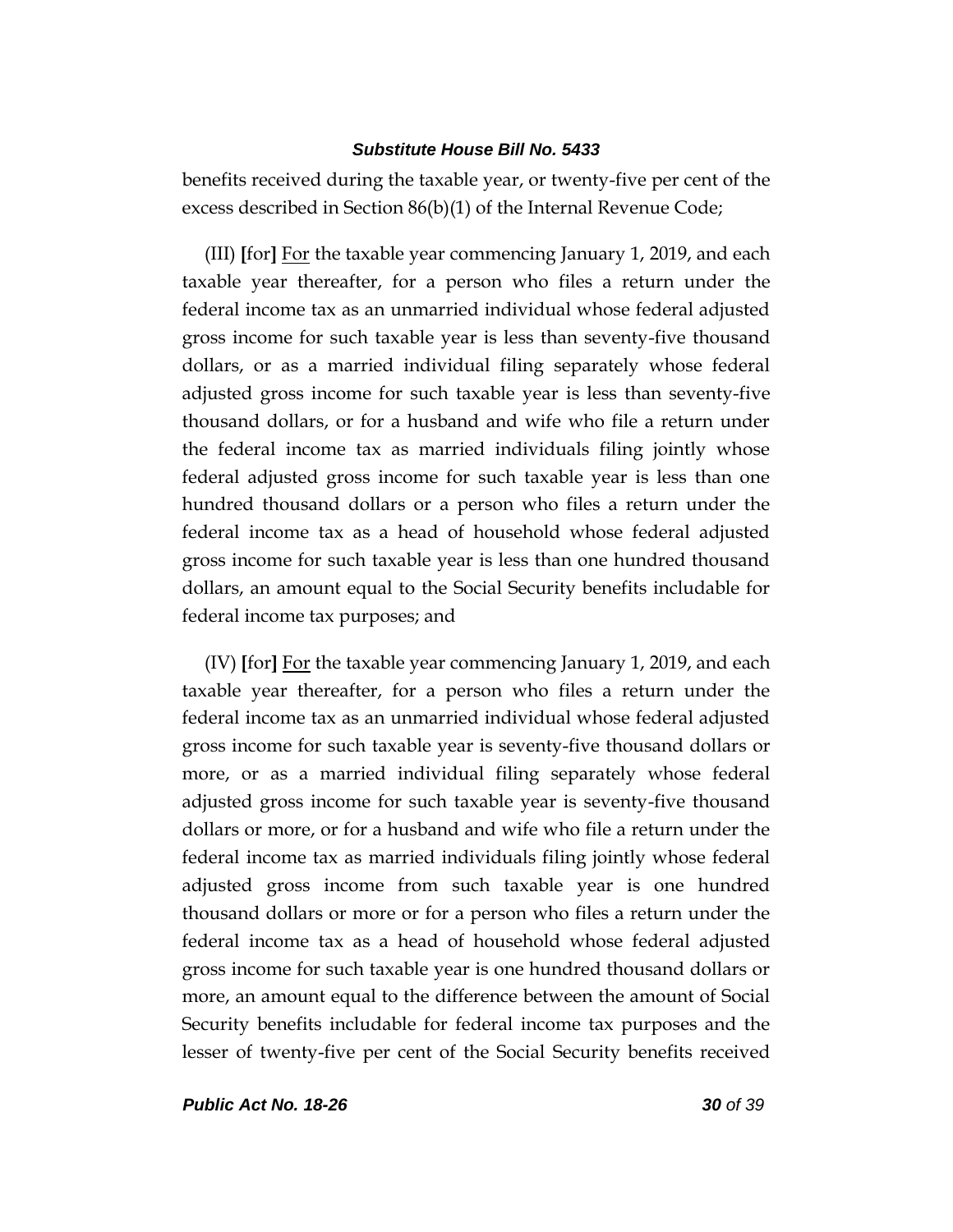during the taxable year, or twenty-five per cent of the excess described in Section 86(b)(1) of the Internal Revenue Code; **[**,**]**

(xi) **[**to**]** To the extent properly includable in gross income for federal income tax purposes, any amount rebated to a taxpayer pursuant to section 12-746; **[**,**]**

(xii) **[**to**]** To the extent properly includable in the gross income for federal income tax purposes of a designated beneficiary, any distribution to such beneficiary from any qualified state tuition program, as defined in Section 529(b) of the Internal Revenue Code, established and maintained by this state or any official, agency or instrumentality of the state; **[**,**]**

(xiii) **[**to**]** To the extent allowable under section 12-701a, contributions to accounts established pursuant to any qualified state tuition program, as defined in Section 529(b) of the Internal Revenue Code, established and maintained by this state or any official, agency or instrumentality of the state; **[**,**]**

(xiv) **[**to**]** To the extent properly includable in gross income for federal income tax purposes, the amount of any Holocaust victims' settlement payment received in the taxable year by a Holocaust victim; **[**,**]**

(xv) **[**to**]** To the extent properly includable in gross income for federal income tax purposes of an account holder, as defined in section 31-51ww, interest earned on funds deposited in the individual development account, as defined in section 31-51ww, of such account holder; **[**,**]**

(xvi) **[**to**]** To the extent properly includable in the gross income for federal income tax purposes of a designated beneficiary, as defined in section 3-123aa, interest, dividends or capital gains earned on contributions to accounts established for the designated beneficiary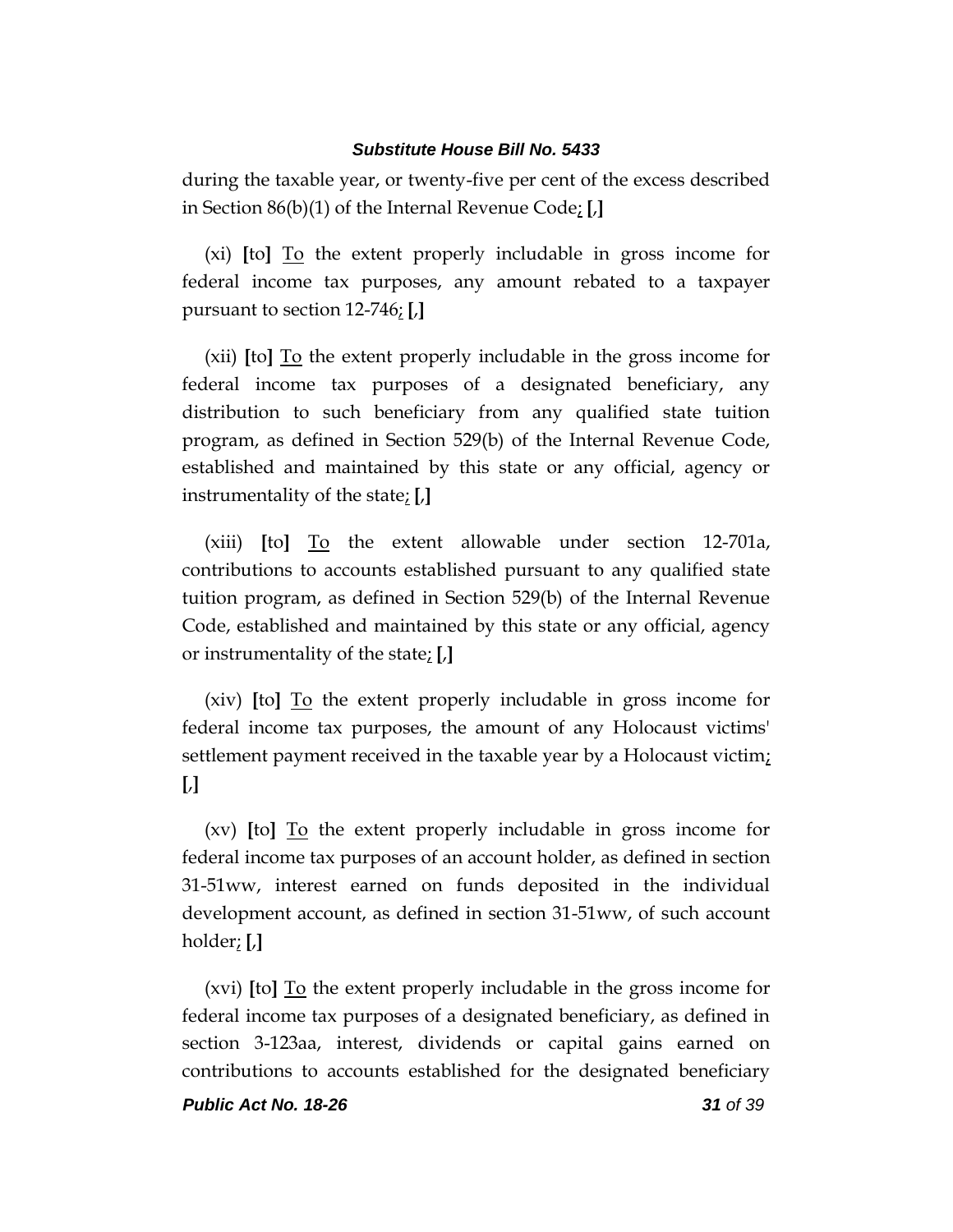pursuant to the Connecticut Homecare Option Program for the Elderly established by sections 3-123aa to 3-123ff, inclusive; **[**,**]**

(xvii) **[**to**]** To the extent properly includable in gross income for federal income tax purposes, any income received from the United States government as retirement pay for a retired member of (I) the Armed Forces of the United States, as defined in Section 101 of Title 10 of the United States Code, or (II) the National Guard, as defined in Section 101 of Title 10 of the United States Code; **[**,**]**

(xviii) **[**to**]** To the extent properly includable in gross income for federal income tax purposes for the taxable year, any income from the discharge of indebtedness in connection with any reacquisition, after December 31, 2008, and before January 1, 2011, of an applicable debt instrument or instruments, as those terms are defined in Section 108 of the Internal Revenue Code, as amended by Section 1231 of the American Recovery and Reinvestment Act of 2009, to the extent any such income was added to federal adjusted gross income pursuant to subparagraph  $(A)(xi)$  of this subdivision in computing Connecticut adjusted gross income for a preceding taxable year; **[**,**]**

(xix) **[**to**]** To the extent not deductible in determining federal adjusted gross income, the amount of any contribution to a manufacturing reinvestment account established pursuant to section 32-9zz in the taxable year that such contribution is made; **[**,**]**

(xx) **[**to**]** To the extent properly includable in gross income for federal income tax purposes, (I) for the taxable year commencing January 1, 2015, ten per cent of the income received from the state teachers' retirement system, (II) for the taxable years commencing January 1, 2016, January 1, 2017, and January 1, 2018, twenty-five per cent of the income received from the state teachers' retirement system, and (III) for the taxable year commencing January 1, 2019, and each taxable year thereafter, fifty per cent of the income received from the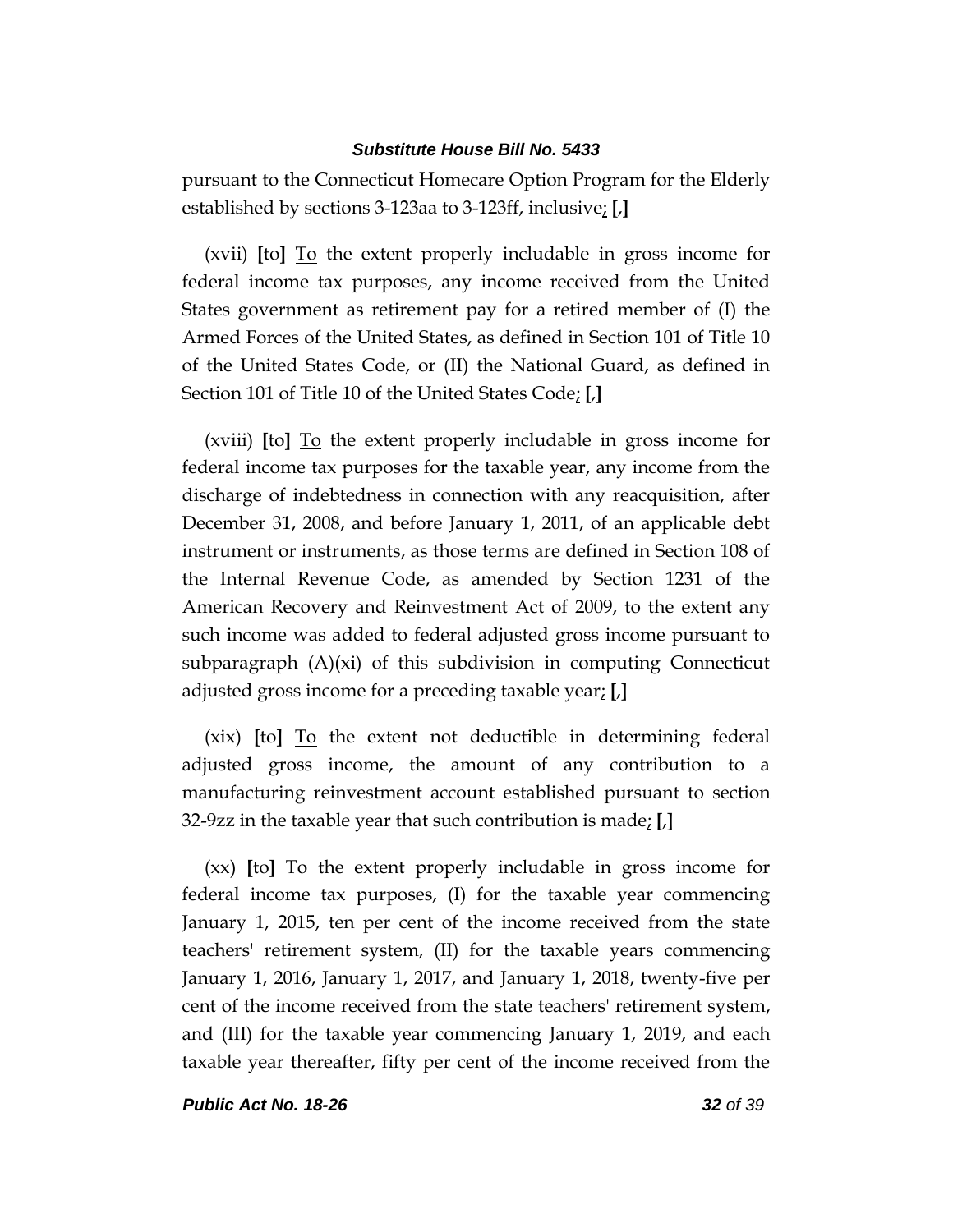state teachers' retirement system or the percentage, if applicable, pursuant to clause (xxi) of this subparagraph; **[**,**]**

(xxi) **[**to**]** To the extent properly includable in gross income for federal income tax purposes, except for retirement benefits under clause (iv) of this subparagraph and retirement pay under clause (xvii) of this subparagraph, for a person who files a return under the federal income tax as an unmarried individual whose federal adjusted gross income for such taxable year is less than seventy-five thousand dollars, or as a married individual filing separately whose federal adjusted gross income for such taxable year is less than seventy-five thousand dollars, or as a head of household whose federal adjusted gross income for such taxable year is less than seventy-five thousand dollars, or for a husband and wife who file a return under the federal income tax as married individuals filing jointly whose federal adjusted gross income for such taxable year is less than one hundred thousand dollars, (I) for the taxable year commencing January 1, 2019, fourteen per cent of any pension or annuity income, (II) for the taxable year commencing January 1, 2020, twenty-eight per cent of any pension or annuity income, (III) for the taxable year commencing January 1, 2021, fortytwo per cent of any pension or annuity income, (IV) for the taxable year commencing January 1, 2022, fifty-six per cent of any pension or annuity income, (V) for the taxable year commencing January 1, 2023, seventy per cent of any pension or annuity income, (VI) for the taxable year commencing January 1, 2024, eighty-four per cent of any pension or annuity income, and (VII) for the taxable year commencing January 1, 2025, and each taxable year thereafter, any pension or annuity income; **[**,**]**

(xxii) **[**the**]** The amount of lost wages and medical, travel and housing expenses, not to exceed ten thousand dollars in the aggregate, incurred by a taxpayer during the taxable year in connection with the donation to another person of an organ for organ transplantation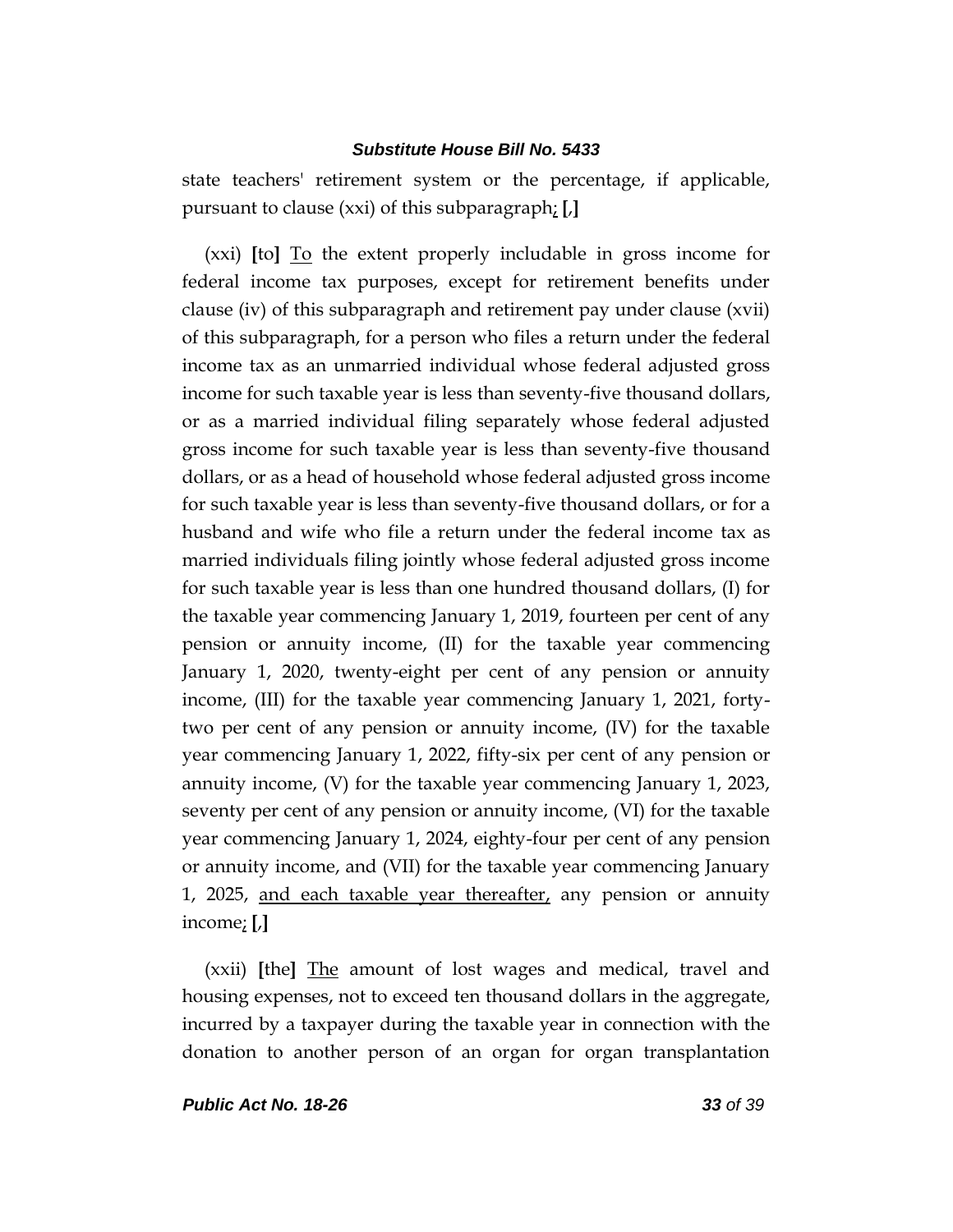occurring on or after January 1, 2017; **[**,**]** and

(xxiii) **[**to**]** To the extent properly includable in gross income for federal income tax purposes, the amount of any financial assistance received from the Crumbling Foundations Assistance Fund or paid to or on behalf of the owner of a residential building pursuant to sections 8-442 and 8-443.

(C) With respect to a person who is the beneficiary of a trust or estate, there shall be added or subtracted, as the case may be, from adjusted gross income such person's share, as determined under section 12-714, in the Connecticut fiduciary adjustment.

Sec. 28. Subdivision (1) of subsection (a) of section 12-790c of the 2018 supplement to the general statutes is repealed and the following is substituted in lieu thereof (*Effective October 1, 2018*):

(a) (1) No tax preparer or facilitator shall do or commit any of the following acts or omissions, and the commissioner may deny the issuance of an initial or a renewal permit and may suspend or revoke any such permit for the following acts or omissions or for a violation of any provision of **[**sections**]** section 12-790a **[**and**]** or 12-790b:

(A) Engage in a criminal act resulting in conviction of the tax preparer or facilitator or in unprofessional conduct resulting in final disciplinary action by the federal government, any state or jurisdiction of the United States, any other governmental agency or a professional licensing board or similar entity, provided such act or conduct is substantially related to qualification as a tax preparer or facilitator;

(B) Procure or attempt to procure a permit under section 12-790a by material misrepresentation or fraud; or

(C) Violate, attempt to violate or assist in or abet the violation of any provision of section 12-790a or 12-790b.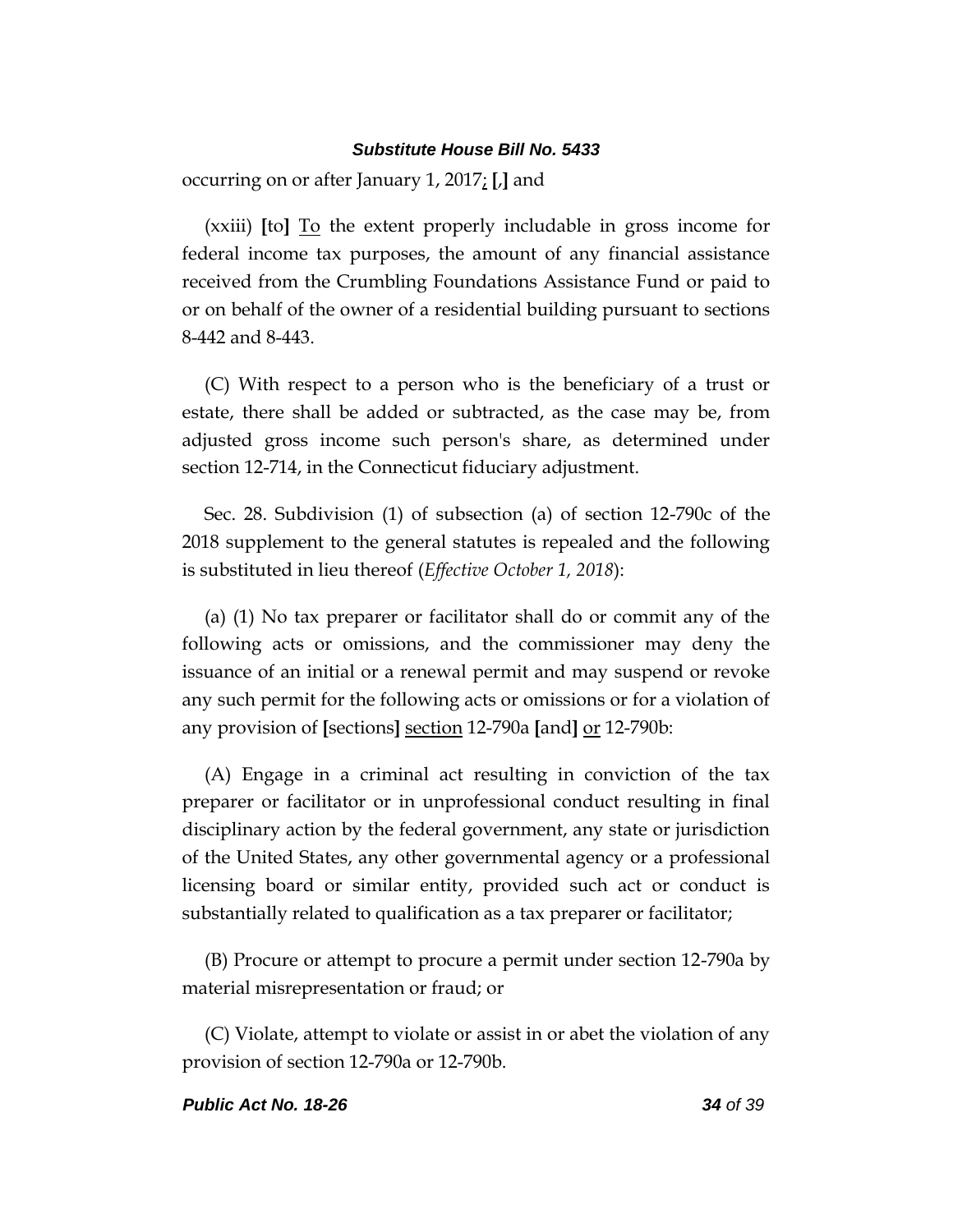Sec. 29. Subdivision (2) of subsection (a) of section 3-115 of the 2018 supplement to the general statutes is repealed and the following is substituted in lieu thereof (*Effective October 1, 2018*):

(2) The Comptroller shall issue cumulative monthly financial statements concerning the state's General Fund which shall include (A) a statement of revenues and expenditures to the end of the lastcompleted month, together with the statement of estimated revenue by source to the end of the fiscal year and the statement of appropriation requirements of the state's General Fund to the end of the fiscal year furnished pursuant to section 4-66 and itemized as far as practicable for each budgeted agency, including estimates of lapsing appropriations, unallocated lapsing balances and unallocated appropriation requirements, and (B) an analysis of the statements furnished by the Secretary of the Office of Policy and Management to the Comptroller pursuant to subdivision (4) of section 4-66. The Comptroller shall provide the cumulative monthly financial statements, in the same form and in the same categories as appears in the budget act enacted by the General Assembly, on or before the first day of the following month. The Comptroller shall submit a copy of the monthly trial balance and monthly analysis of expenditure run to the legislative Office of Fiscal Analysis.

Sec. 30. Subdivision (1) of subsection (a) of section 7-168a of the 2018 supplement to the general statutes is repealed and the following is substituted in lieu thereof (*Effective October 1, 2018*):

(a) (1) A municipality may, by ordinance, impose a surcharge on the admission charge for any event that is held at a facility located within the municipality. The amount of such surcharge shall not exceed five per cent of the amount of admission, except that the amount of such surcharge imposed on the **[**facility described in subdivision (12) of subsection (a) of section 12-541**]** Dunkin' Donuts Park in Hartford shall not exceed ten per cent of the amount of admission. The amount of any

*Public Act No. 18-26 35 of 39*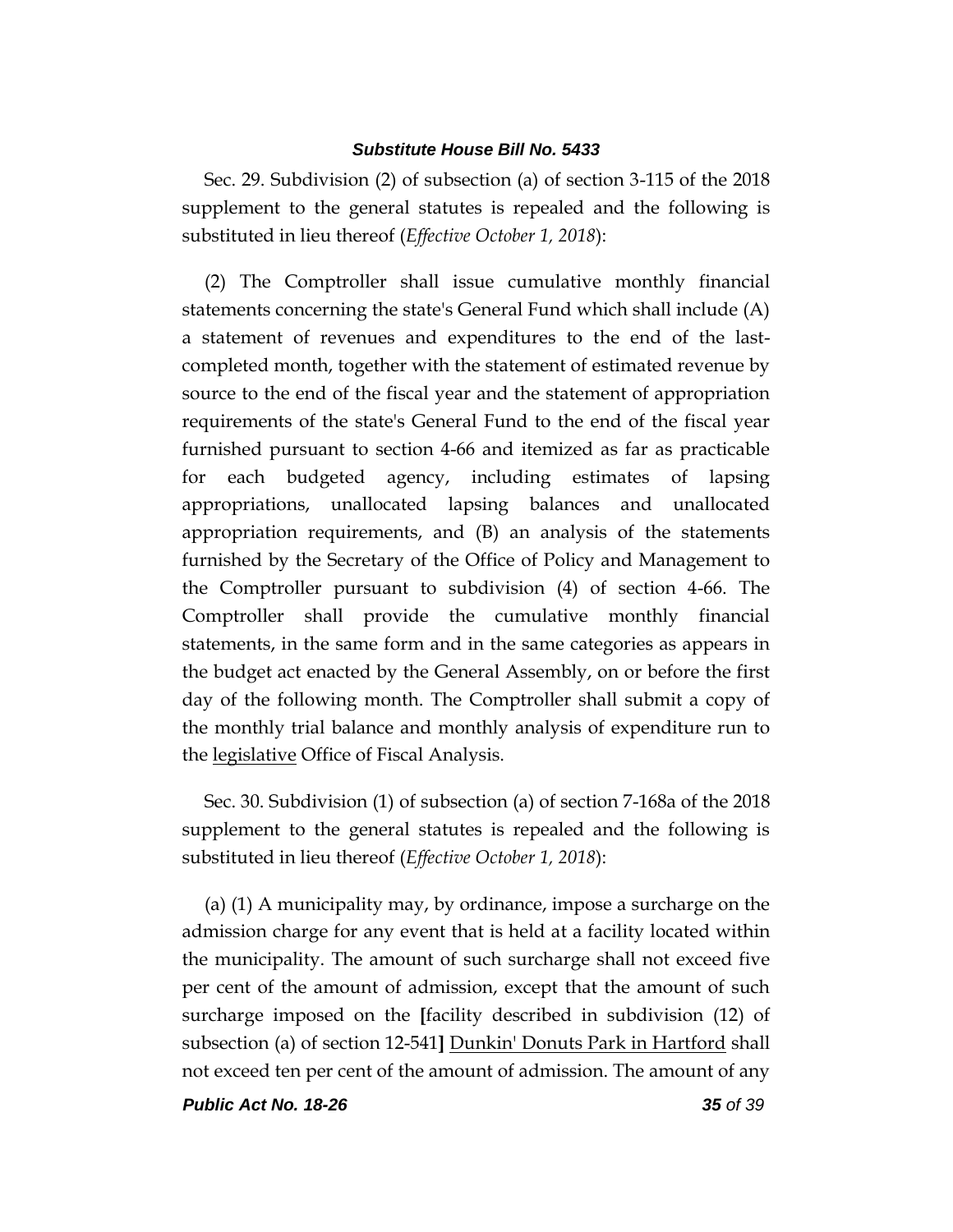such surcharge shall be in addition to any tax otherwise applicable to such admission charge, except that no municipality may impose a surcharge on a facility pursuant to this section if (A) the municipality imposes a surcharge on such facility pursuant to section 12-579, or (B) all of the proceeds from the event inure exclusively to an entity which is exempt from federal income tax under the Internal Revenue Code, provided such entity actively engages in and assumes the financial risk associated with the presentation of such event. Any municipal ordinance adopted pursuant to this section may exclude additional events or facilities from the surcharge imposed pursuant to this section.

Sec. 31. Subsection (a) of section 12-578i of the 2018 supplement to the general statutes is repealed and the following is substituted in lieu thereof (*Effective October 1, 2018*):

(a) (1) There is established an Advisory Council on Large Entertainment Venues. Any of the following amusement, entertainment or recreation **[**facility described in subdivisions (8) to (13), inclusive, of subsection (a) of section 12-541**]** facilities that **[**has**]** have a seating capacity greater than five thousand persons shall be entitled to representation on the council: (A) The stadium facility, as defined in section 32-651; (B) any such facility that would have been subject to tax under the provisions of section 12-542 of the general statutes, revision of 1958, revised to January 1, 1999; (C) the XL Center in Hartford; (D) the Webster Bank Arena in Bridgeport; (E) the Ballpark at Harbor Yard in Bridgeport; (F) the Dunkin' Donuts Park in Hartford; and (G) the New Britain Stadium.

(2) Except as provided in subsection (b) of this section, each representative to the council shall be designated not later than September 1, 2017. The council shall select the chairperson of the council from among the members of the council and schedule the first meeting of the council not later than October 1, 2017. The council shall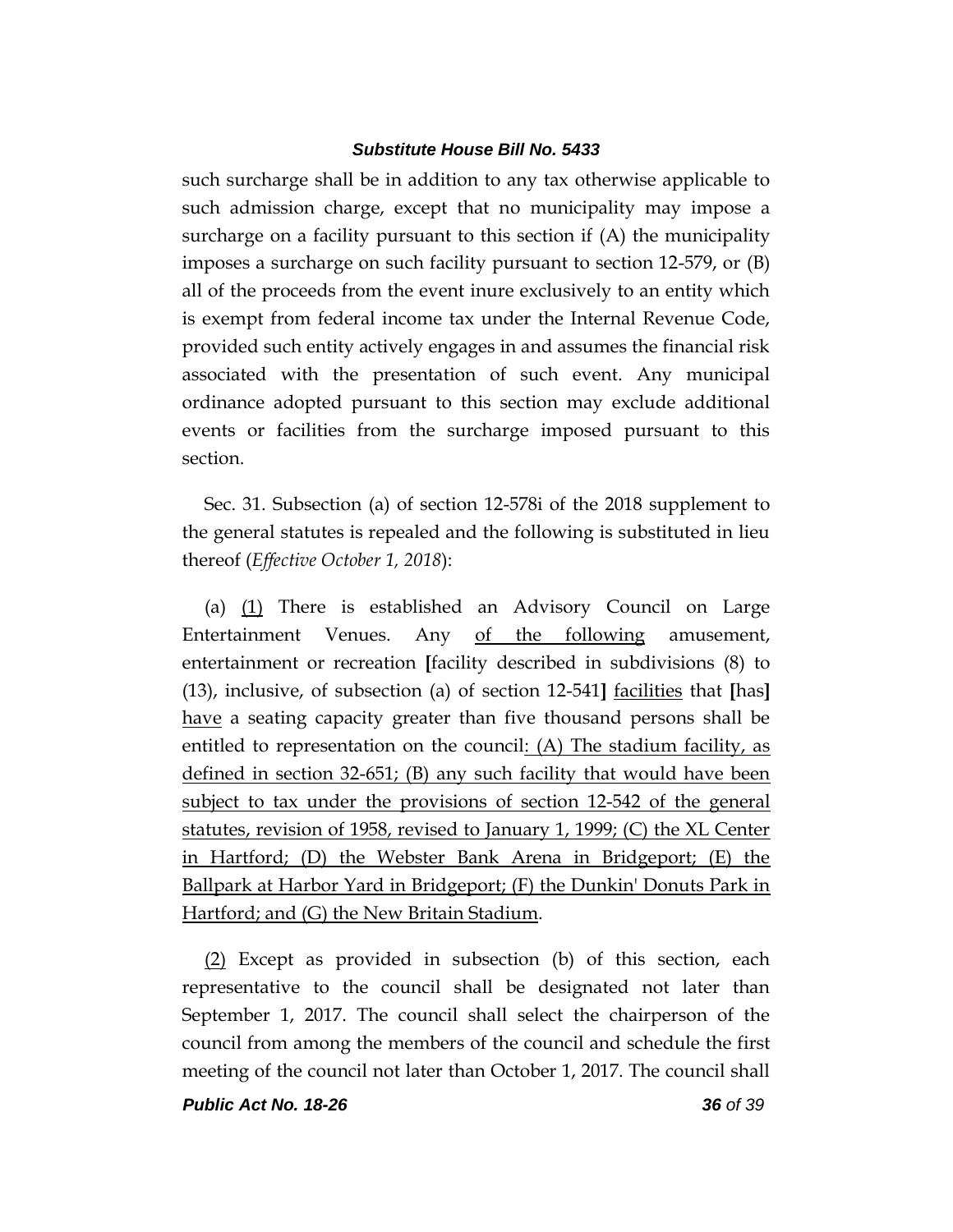meet at least annually to consider: **[**(1)**]** (A) The coordination of concerts, mixed martial arts events and other large entertainment events at such facilities; and  $[(2)]$   $(B)$  other issues related to the operation of such facilities as determined by the council.

Sec. 32. Subdivision (4) of subsection (g) of section 12-391 of the 2018 supplement to the general statutes is repealed and the following is substituted in lieu thereof (*Effective from passage*):

(4) With respect to the estates of decedents dying on or after January 1, 2018, but prior to January 1, 2019, the tax based on the Connecticut taxable estate shall be as provided in the following schedule:

Amount of Connecticut Taxable Estate Rate of Tax

| Not over \$2,600,000      | None                                    |
|---------------------------|-----------------------------------------|
| Over \$2,600,000          | 7.2% of the excess                      |
| but not over \$3,600,000  | over \$2,600,000                        |
| Over \$3,600,000          | \$72,000 plus 7.8% of the excess        |
| but not over \$4,100,000  | over \$3,600,000                        |
| Over \$4,100,000          | \$111,000 plus 8.4% of the excess       |
| but not over \$5,100,000  | over \$4,100,000                        |
| Over \$5,100,000          | \$195,000 plus 10% of the excess        |
| but not over \$6,100,000  | over \$5,100,000                        |
| Over \$6,100,000          | \$295,000 plus 10.4% of the excess      |
| but not over \$7,100,000  | over \$6,100,000                        |
| Over \$7,100,000          | [\$399,900] \$399,000 plus 10.8% of the |
| but not over \$8,100,000  | excess over \$7,100,000                 |
| Over \$8,100,000          | \$507,000 plus 11.2% of the excess      |
| but not over \$9,100,000  | over \$8,100,000                        |
| Over \$9,100,000          | \$619,000 plus 11.6% of the excess      |
| but not over \$10,100,000 | over \$9,100,000                        |
| Over \$10,100,000         | \$735,000 plus 12% of the excess        |

*Public Act No. 18-26 37 of 39*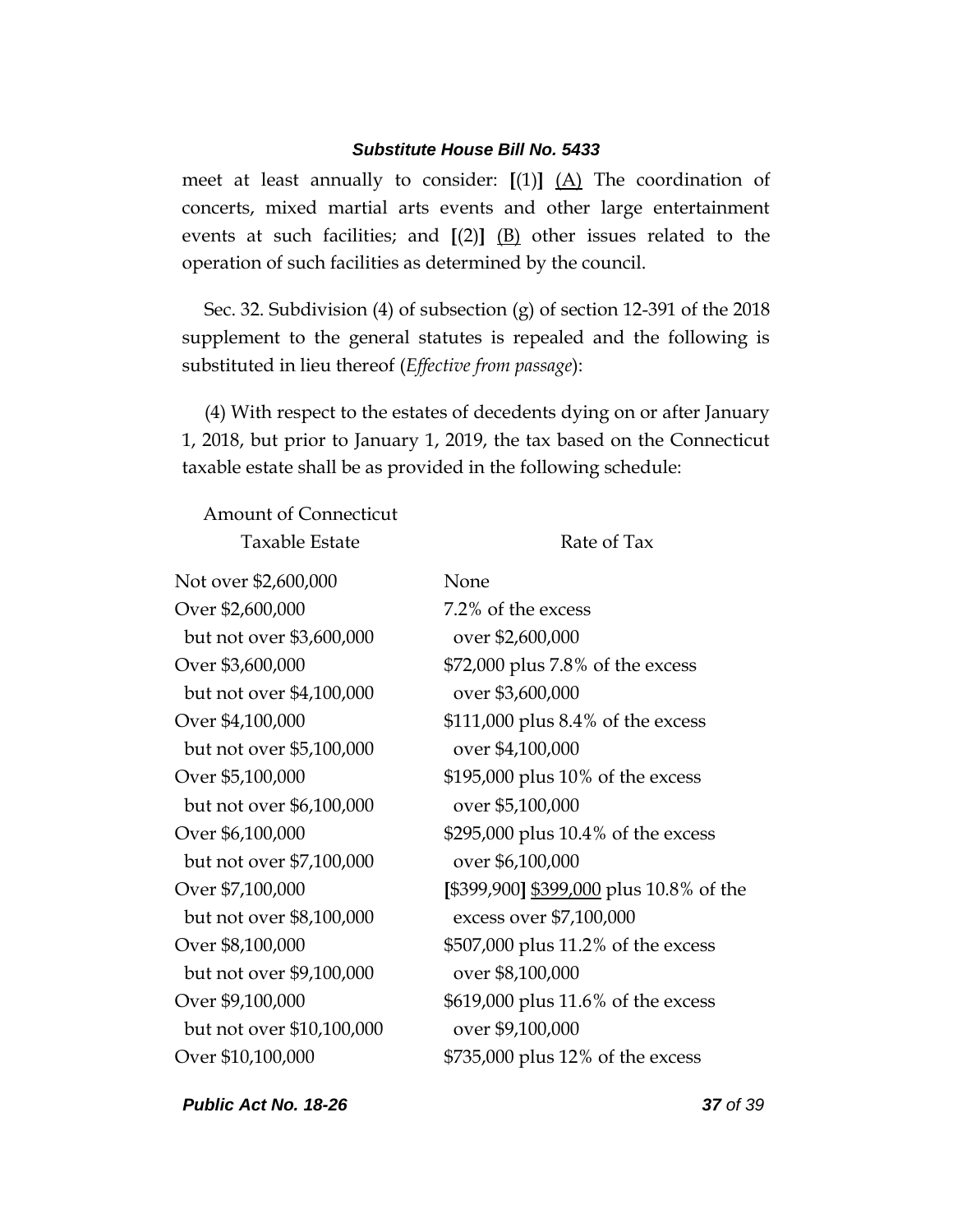over \$10,100,000

Sec. 33. Subdivision (6) of subsection (a) of section 12-642 of the 2018 supplement to the general statutes is repealed and the following is substituted in lieu thereof (*Effective from passage*):

(6) With respect to Connecticut taxable gifts, as defined in section 12-643, made by a donor during a calendar year commencing on or after January 1, 2018, but prior to January 1, 2019, including the aggregate amount of all Connecticut taxable gifts made by the donor during all calendar years commencing on or after January 1, 2005, the tax imposed by section 12-640 for the calendar year shall be at the rate set forth in the following schedule, with a credit allowed against such tax for any tax previously paid to this state pursuant to this subdivision or pursuant to subdivision (3), (4) or (5) of this subsection, provided such credit shall not exceed the amount of tax imposed by this section:

Amount of Taxable Gifts Rate of Tax

| Not over \$2,600,000     | None                                    |
|--------------------------|-----------------------------------------|
| Over \$2,600,000         | 7.2% of the excess                      |
| but not over \$3,600,000 | over \$2,600,000                        |
| Over \$3,600,000         | \$72,000 plus 7.8% of the excess        |
| but not over \$4,100,000 | over \$3,600,000                        |
| Over \$4,100,000         | $$111,000$ plus 8.4% of the excess      |
| but not over \$5,100,000 | over \$4,100,000                        |
| Over \$5,100,000         | \$195,000 plus 10% of the excess        |
| but not over \$6,100,000 | over \$5,100,000                        |
| Over \$6,100,000         | \$295,000 plus 10.4% of the excess      |
| but not over \$7,100,000 | over \$6,100,000                        |
| Over \$7,100,000         | [\$399,900] \$399,000 plus 10.8% of the |
| but not over \$8,100,000 | excess over \$7,100,000                 |
| Over \$8,100,000         | \$507,000 plus 11.2% of the excess      |

*Public Act No. 18-26 38 of 39*